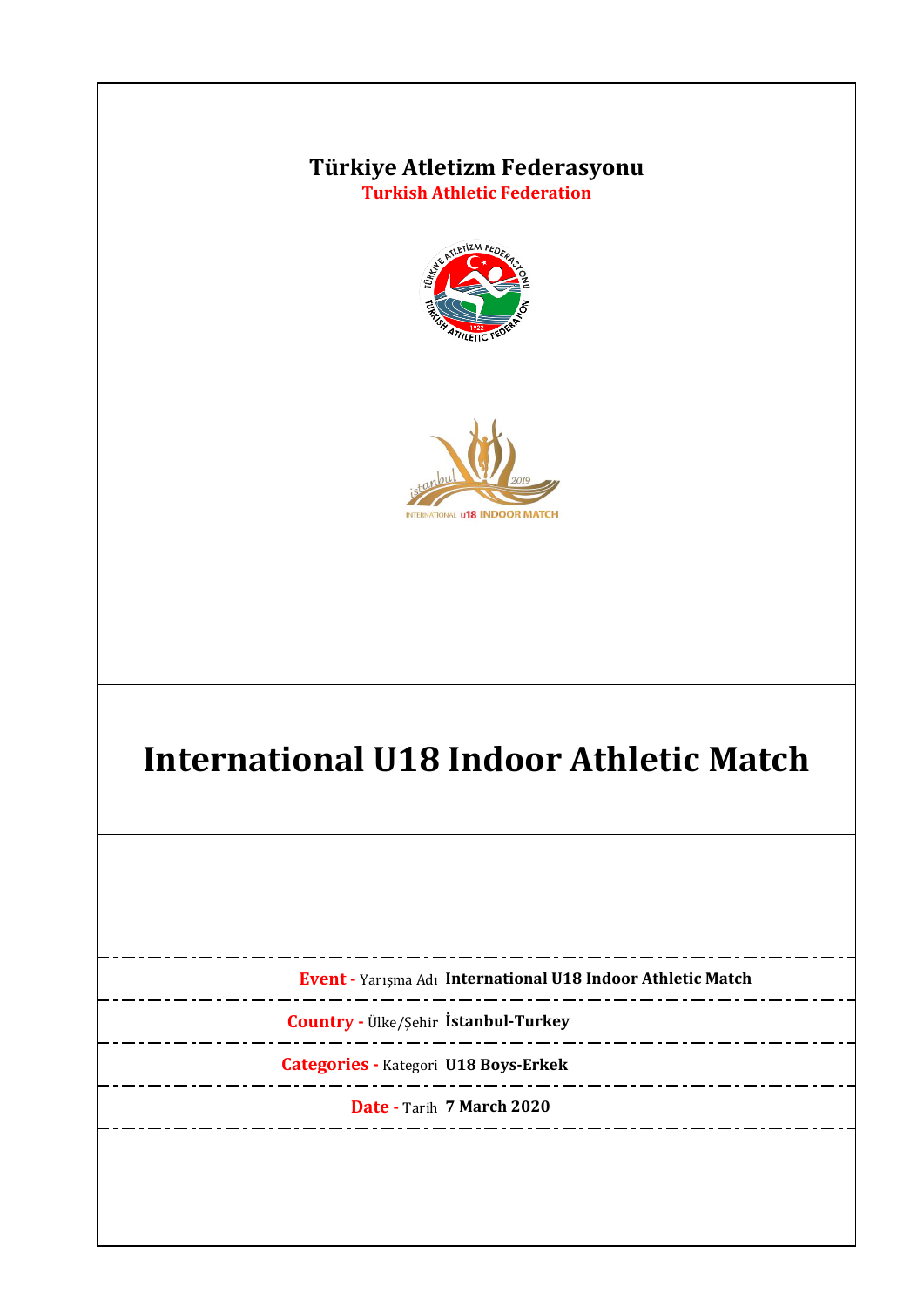

**International U18 Indoor Athletic Match**



**Event-Balkan Indoor Balkan Indonesis Papadias Papadias Papadias Papadias Papadias Papadias Papadias Papadias P** 

#### **Category-**Kategori: **U18 Boys Time-Saat : 15:45 Georgios Theodoridis Green in the conductivity of the conduction of the conduction of the conduction of the conduction of the conduction of the conduction of the conductio**

#### **Event-Brans: 60m.**

|                |                               |                                     | <b>START LIST-Start Listesi</b> |                       |                         |                |  |                |                               |                                      |
|----------------|-------------------------------|-------------------------------------|---------------------------------|-----------------------|-------------------------|----------------|--|----------------|-------------------------------|--------------------------------------|
| Rank<br>Sıra   | <b>Bib Number</b><br>Göğüs No | <b>Name Surname</b><br>Adı Soyadı   | <b>YOB</b><br>Doğum Yılı        | <b>Nation</b><br>Ülke | <b>Result</b><br>Derece |                |  | Rank<br>Sıra   | <b>Bib Number</b><br>Göğüs No | <b>Name S</b><br>Adı S               |
| $\mathbf{1}$   |                               |                                     |                                 |                       |                         |                |  | $\mathbf{1}$   | 126                           | ORÇUN ÜNA                            |
| 2              |                               |                                     |                                 |                       |                         |                |  | 2              | 107                           | CEM ÖZSU                             |
| 3              | 107                           | CEM ÖZSU                            | 1.01.2004                       | TUR TOHM              | 7.08                    | 2              |  | 3              | 78                            | STANISLAU                            |
| $\overline{4}$ | 126                           | ORÇUN ÜNALAN                        | 30.04.2004                      | TUR                   | 7.00                    | $\mathbf{1}$   |  | $\overline{4}$ | 39                            | <b>ANDRIJA PC</b>                    |
| 5              | 78                            | <b>STANISLAU</b><br><b>VINICHUK</b> | 1.01.2003                       | <b>BLR</b>            | 7.11                    | 3              |  | 5              | 139                           | <b>STANISLAV</b><br><b>KONOVALEI</b> |
| 6              | 139                           | <b>STANISLAV</b><br>KONOVALENKO     | 5.02.2003                       | UKR                   | 7.32                    | 5              |  |                |                               |                                      |
| 7              | 39                            | ANDRIJA POPOVIC                     | 1.01.2003                       | <b>SRB</b>            | 7.21                    | $\overline{4}$ |  |                |                               |                                      |
| 8              |                               |                                     |                                 |                       |                         |                |  |                |                               |                                      |

|                |                               | <b>START LIST-Start Listesi</b><br><b>Result</b><br><b>Name Surname</b><br><b>YOB</b><br><b>Nation</b><br>Ülke<br>Doğum Yılı<br>Adı Soyadı<br>Derece<br>CEM ÖZSU<br>TUR TOHM<br>7.08<br>1.01.2004<br>ORÇUN ÜNALAN<br>TUR<br>30.04.2004<br>7.00<br>STANISLAU |           |            |      |                |  |              |                               |                                   | RESULT-Sonuçlar          |                       |                         |       |
|----------------|-------------------------------|-------------------------------------------------------------------------------------------------------------------------------------------------------------------------------------------------------------------------------------------------------------|-----------|------------|------|----------------|--|--------------|-------------------------------|-----------------------------------|--------------------------|-----------------------|-------------------------|-------|
| ank<br>ıra     | <b>Bib Number</b><br>Göğüs No |                                                                                                                                                                                                                                                             |           |            |      |                |  | Rank<br>Sıra | <b>Bib Number</b><br>Göğüs No | <b>Name Surname</b><br>Adı Soyadı | <b>YOB</b><br>Doğum Yılı | <b>Nation</b><br>Ülke | <b>Result</b><br>Derece | Point |
|                |                               |                                                                                                                                                                                                                                                             |           |            |      |                |  |              | 126                           | ORÇUN ÜNALAN                      | 30.04.2004               | <b>TUR</b>            | 7.00                    | 5,0   |
| $\overline{2}$ |                               |                                                                                                                                                                                                                                                             |           |            |      |                |  | 2            | 107                           | <b>CEM ÖZSU</b>                   | 1.01.2004                | <b>TUR TOHM</b>       | 7.08                    | 4,0   |
| 3              | 107                           |                                                                                                                                                                                                                                                             |           |            |      | $\overline{2}$ |  | 3            | 78                            | <b>STANISLAU VINICHUK</b>         | 1.01.2003                | <b>BLR</b>            | 7.11                    | 3,0   |
| 4              | 126                           |                                                                                                                                                                                                                                                             |           |            |      |                |  | 4            | 39                            | <b>ANDRIJA POPOVIC</b>            | 1.01.2003                | <b>SRB</b>            | 7.21                    | 2,0   |
| 5              | 78                            | VINICHUK                                                                                                                                                                                                                                                    | 1.01.2003 | <b>BLR</b> | 7.11 | 3              |  | 5            | 139                           | <b>STANISLAV</b><br>KONOVALENKO   | 5.02.2003                | <b>UKR</b>            | 7.32                    | 1,0   |
| 6              | 139                           | <b>STANISLAV</b><br>KONOVALENKO                                                                                                                                                                                                                             | 5.02.2003 | UKR        | 7.32 | 5              |  |              |                               |                                   |                          |                       |                         |       |
| 7              | 39                            | ANDRIJA POPOVIC                                                                                                                                                                                                                                             | 1.01.2003 | SRB        | 7.21 | 4              |  |              |                               |                                   |                          |                       |                         |       |
| 8              |                               |                                                                                                                                                                                                                                                             |           |            |      |                |  |              |                               |                                   |                          |                       |                         |       |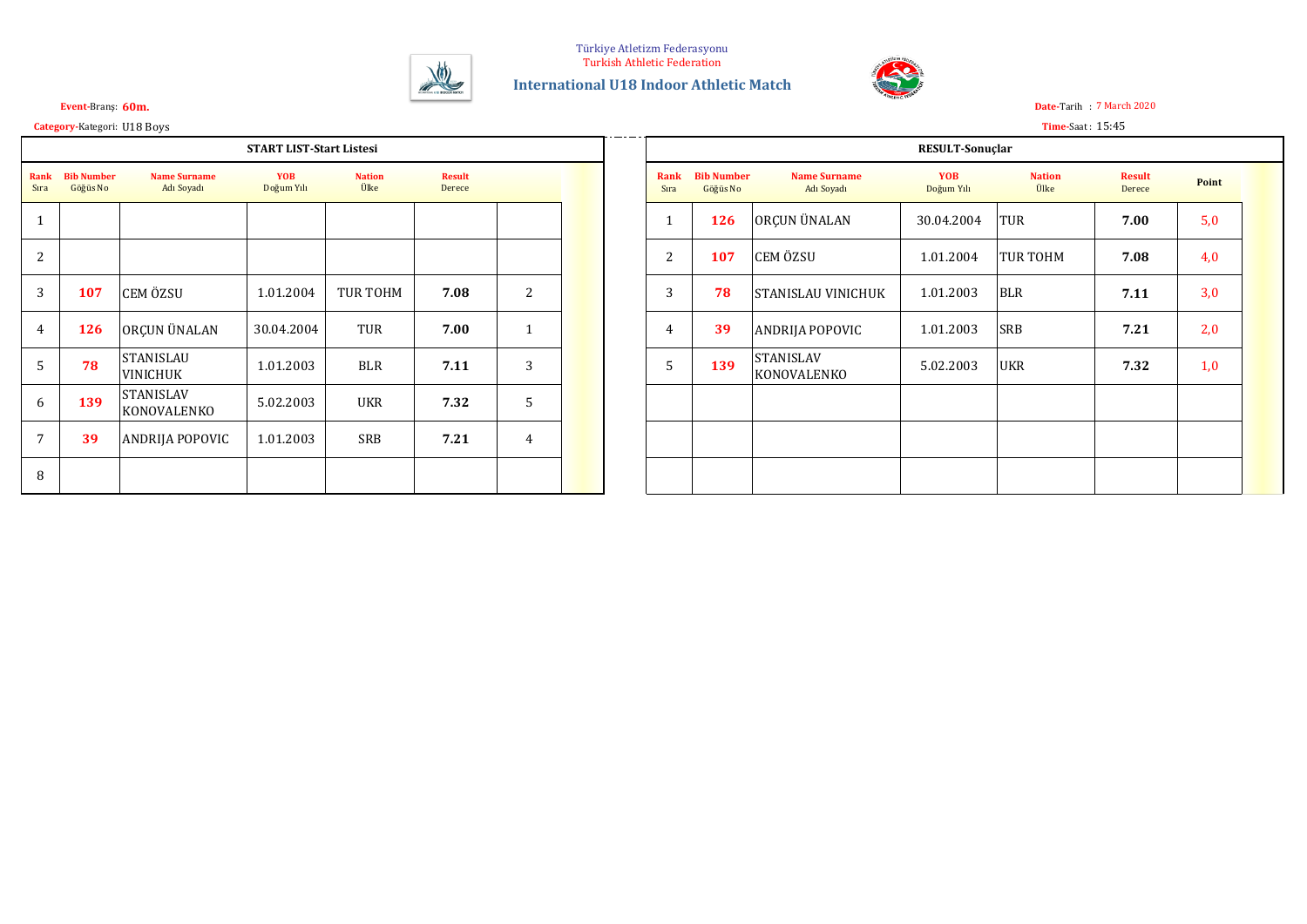

**International U18 Indoor Athletic Match**



7 March 2020

#### **400m.** 45.94 Ioan Vieru ROU Wien 2 Mar 2002 **Event-**Branş:

**Category-**Kategori:

|              |                                         |                                   | <b>START LIST-Start Listesi</b> |                       |                         |                |  |                |                                         |                                   | <b>RESULT-Sonuclar</b>   |                       |                         |      |
|--------------|-----------------------------------------|-----------------------------------|---------------------------------|-----------------------|-------------------------|----------------|--|----------------|-----------------------------------------|-----------------------------------|--------------------------|-----------------------|-------------------------|------|
| Rank<br>Sıra | <b>Bib</b><br><b>Number</b><br>Göğüs No | <b>Name Surname</b><br>Adı Soyadı | <b>YOB</b><br>Doğum Yılı        | <b>Nation</b><br>Ülke | <b>Result</b><br>Derece |                |  | Rank<br>Sıra   | <b>Bib</b><br><b>Number</b><br>Göğüs No | <b>Name Surname</b><br>Adı Soyadı | <b>YOB</b><br>Doğum Yılı | <b>Nation</b><br>Ülke | <b>Result</b><br>Derece | Poin |
|              |                                         |                                   |                                 |                       |                         |                |  |                | 79                                      | RAMAN VALODZKIN                   | 1.01.2003                | <b>BLR</b>            | 48.93                   | 5,0  |
| 2            | 40                                      | <b>ALEKSA SEKULIC</b>             | 1.01.2003                       | SRB                   | 52.39                   | 5              |  | $\overline{2}$ | <b>140</b>                              | <b>OLEKSANDR SOSNOVENKO</b>       | 24.03.2003               | UKR                   | 49.34                   | 4,0  |
| 3            | 106                                     | <b>ERDAL CARIKLIOĞLU</b>          | 1.01.2003                       | TUR TOHM              | 52.37                   | $\overline{4}$ |  | 3              | 127                                     | <b>ISMAIL NEZIR</b>               | 22.01.2003               | TUR                   | 50.33                   | 3,0  |
|              | 79                                      | <b>RAMAN VALODZKIN</b>            | 1.01.2003                       | <b>BLR</b>            | 48.93                   |                |  | 4              | <b>106</b>                              | ERDAL ÇARIKLIOĞLU                 | 1.01.2003                | TUR TOHM              | 52.37                   | 2,0  |
| 5            | 127                                     | ISMAIL NEZIR                      | 22.01.2003                      | TUR                   | 50.33                   | 3              |  | 5              | 40                                      | <b>ALEKSA SEKULIC</b>             | 1.01.2003                | <b>SRB</b>            | 52.39                   | 1,0  |
| 6            | 140                                     | OLEKSANDR SOSNOVENH 24.03.2003    |                                 | <b>UKR</b>            | 49.34                   | 2              |  |                |                                         |                                   |                          |                       |                         |      |

| U18 Boys                          |                                 |                       |                         |   |  |               |                                         |                                   |                          | <b>Time-Saat: 13:55</b> |                         |       |  |
|-----------------------------------|---------------------------------|-----------------------|-------------------------|---|--|---------------|-----------------------------------------|-----------------------------------|--------------------------|-------------------------|-------------------------|-------|--|
|                                   | <b>START LIST-Start Listesi</b> |                       |                         |   |  |               |                                         |                                   | RESULT-Sonuçlar          |                         |                         |       |  |
| <b>Name Surname</b><br>Adı Soyadı | <b>YOB</b><br>Doğum Yılı        | <b>Nation</b><br>Ülke | <b>Result</b><br>Derece |   |  | Rank<br>Sıra  | <b>Bib</b><br><b>Number</b><br>Göğüs No | <b>Name Surname</b><br>Adı Soyadı | <b>YOB</b><br>Doğum Yılı | <b>Nation</b><br>Ülke   | <b>Result</b><br>Derece | Point |  |
|                                   |                                 |                       |                         |   |  |               | 79                                      | RAMAN VALODZKIN                   | 1.01.2003                | <b>BLR</b>              | 48.93                   | 5,0   |  |
| ALEKSA SEKULIC                    | 1.01.2003                       | SRB                   | 52.39                   | Ъ |  | 2             | <b>140</b>                              | OLEKSANDR SOSNOVENKO              | 24.03.2003               | <b>UKR</b>              | 49.34                   | 4,0   |  |
| ERDAL ÇARIKLIOĞLU                 | 1.01.2003                       | TUR TOHM              | 52.37                   | 4 |  | 3             | 127                                     | <b>İSMAİL NEZİR</b>               | 22.01.2003               | TUR                     | 50.33                   | 3,0   |  |
| RAMAN VALODZKIN                   | 1.01.2003                       | <b>BLR</b>            | 48.93                   |   |  | 4             | 106                                     | ERDAL ÇARIKLIOĞLU                 | 1.01.2003                | TUR TOHM                | 52.37                   | 2,0   |  |
| İSMAİL NEZİR                      | 22.01.2003                      | TUR                   | 50.33                   | 3 |  | $\mathcal{D}$ | 40                                      | ALEKSA SEKULIC                    | 1.01.2003                | <b>SRB</b>              | 52.39                   | 1,0   |  |
| OLEKSANDR SOSNOVENI 24.03.2003    |                                 | UKR                   | 49.34                   | 2 |  |               |                                         |                                   |                          |                         |                         |       |  |

**Date-**Tarih :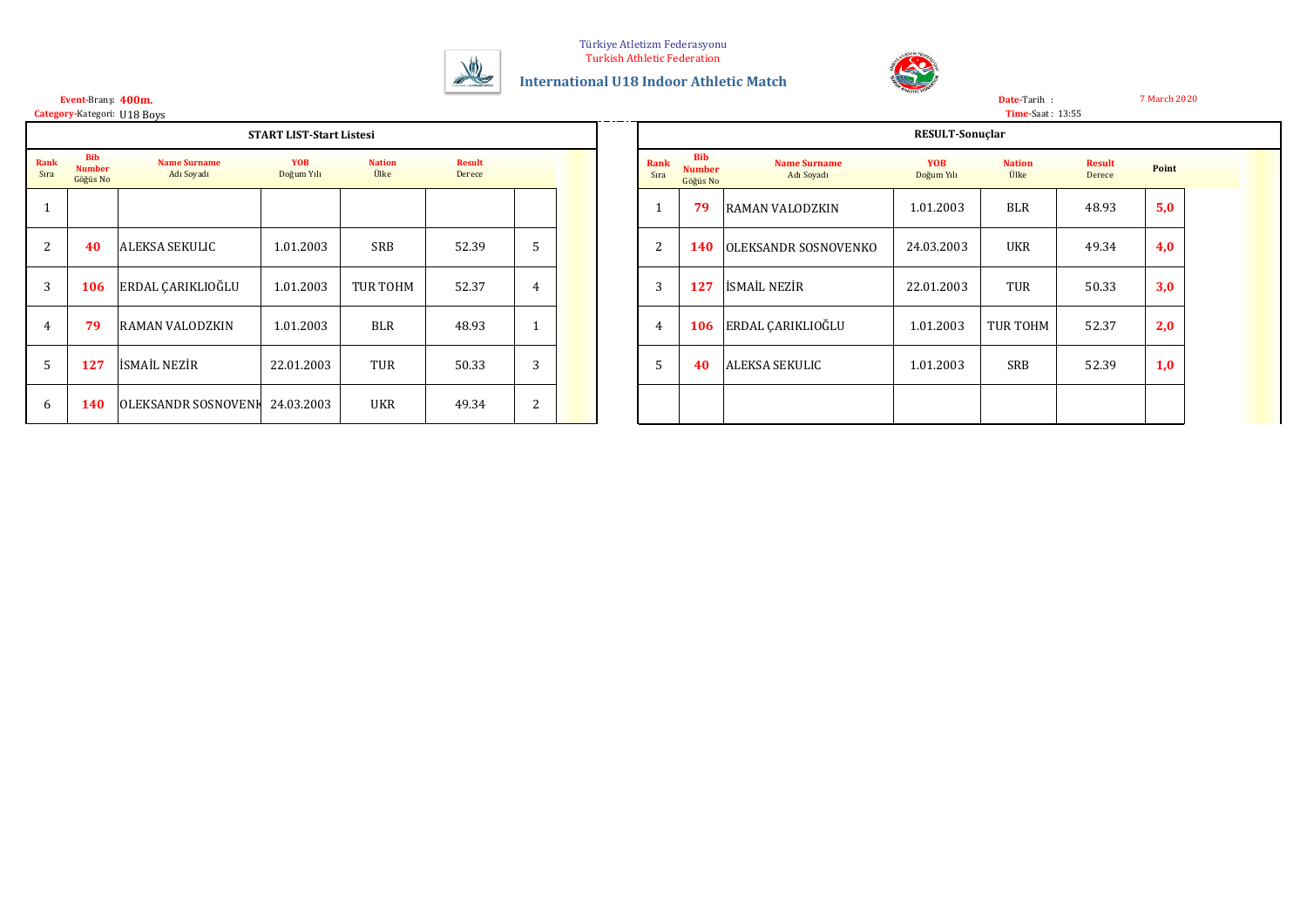



#### **800m. Event-**Branş: **Category-Kategori: U18 Boys**

|              |                                         |                                   | <b>START LIST-Start Listesi</b> |                       |                         |                |  |              |                                         |                                   | RESULT-Sonuçlar          |                       |                         |      |
|--------------|-----------------------------------------|-----------------------------------|---------------------------------|-----------------------|-------------------------|----------------|--|--------------|-----------------------------------------|-----------------------------------|--------------------------|-----------------------|-------------------------|------|
| Rank<br>Sıra | <b>Bib</b><br><b>Number</b><br>Göğüs No | <b>Name Surname</b><br>Adı Soyadı | <b>YOB</b><br>Doğum Yılı        | <b>Nation</b><br>Ülke | <b>Result</b><br>Derece |                |  | Rank<br>Sıra | <b>Bib</b><br><b>Number</b><br>Göğüs No | <b>Name Surname</b><br>Adı Soyadı | <b>YOB</b><br>Doğum Yılı | <b>Nation</b><br>Ülke | <b>Result</b><br>Derece | Poin |
|              |                                         |                                   |                                 |                       |                         |                |  | - 1          | 128                                     | <b>MEVLIT ARAS</b>                | 5.05.2004                | TUR                   | 1:59.02                 | 5,0  |
| 2            | 80                                      | <b>KIRYL SEMIANCHUK</b>           | 1.01.2004                       | <b>BLR</b>            | 1:59.71                 | $\overline{2}$ |  | 2            | 80                                      | <b>KIRYL SEMIANCHUK</b>           | 1.01.2004                | <b>BLR</b>            | 1:59.71                 | 4,0  |
| 3            | 141                                     | <b>VLADYSLAV BOIKO</b>            | 25.09.2003                      | UKR                   | 1:59.77                 | 3              |  | 3            | 141                                     | <b>VLADYSLAV BOIKO</b>            | 25.09.2003               | UKR                   | 1:59.77                 | 3,0  |
| 4            | 108                                     | SEFA ŞENTÜRK                      | 1.01.2003                       | TUR TOHM              | 2:03.79                 | 5              |  | 4            | <b>14</b>                               | <b>STEFAN MAKSIMOVIC</b>          | 1.01.2003                | <b>SRB</b>            | 2:00.43                 | 2,0  |
| 5            | 14                                      | STEFAN MAKSIMOVIC                 | 1.01.2003                       | SRB                   | 2:00.43                 | 4              |  | 5            | 108                                     | <b>SEFA ŞENTÜRK</b>               | 1.01.2003                | TUR TOHM              | 2:03.79                 | 1,0  |
| 6            | 128                                     | <b>MEVLIT ARAS</b>                | 5.05.2004                       | TUR                   | 1:59.02                 |                |  |              |                                         |                                   |                          |                       |                         |      |
|              |                                         |                                   |                                 |                       |                         |                |  |              |                                         |                                   |                          |                       |                         |      |
|              |                                         |                                   |                                 |                       |                         |                |  |              |                                         |                                   |                          |                       |                         |      |

|                          |                       |                         |                |              |                                         |                                   |                          | <b>Time-Saat: 15:15</b> |                         |       |
|--------------------------|-----------------------|-------------------------|----------------|--------------|-----------------------------------------|-----------------------------------|--------------------------|-------------------------|-------------------------|-------|
| START LIST-Start Listesi |                       |                         |                |              |                                         |                                   | <b>RESULT-Sonuclar</b>   |                         |                         |       |
| <b>YOB</b><br>Doğum Yılı | <b>Nation</b><br>Ülke | <b>Result</b><br>Derece |                | Rank<br>Sıra | <b>Bib</b><br><b>Number</b><br>Göğüs No | <b>Name Surname</b><br>Adı Soyadı | <b>YOB</b><br>Doğum Yılı | <b>Nation</b><br>Ülke   | <b>Result</b><br>Derece | Point |
|                          |                       |                         |                | 1            | 128                                     | <b>MEVLIT ARAS</b>                | 5.05.2004                | TUR                     | 1:59.02                 | 5,0   |
| 1.01.2004                | <b>BLR</b>            | 1:59.71                 | 2              | 2            | 80                                      | <b>KIRYL SEMIANCHUK</b>           | 1.01.2004                | <b>BLR</b>              | 1:59.71                 | 4,0   |
| 25.09.2003               | <b>UKR</b>            | 1:59.77                 | 3              | 3            | 141                                     | <b>VLADYSLAV BOIKO</b>            | 25.09.2003               | <b>UKR</b>              | 1:59.77                 | 3,0   |
| 1.01.2003                | TUR TOHM              | 2:03.79                 | 5              | 4            | 14                                      | <b>STEFAN MAKSIMOVIC</b>          | 1.01.2003                | SRB                     | 2:00.43                 | 2,0   |
| 1.01.2003                | SRB                   | 2:00.43                 | $\overline{4}$ | 5            | 108                                     | <b>SEFA ŞENTÜRK</b>               | 1.01.2003                | TUR TOHM                | 2:03.79                 | 1,0   |
| 5.05.2004                | TUR                   | 1:59.02                 | $\mathbf{1}$   |              |                                         |                                   |                          |                         |                         |       |
|                          |                       |                         |                |              |                                         |                                   |                          |                         |                         |       |
|                          |                       |                         |                |              |                                         |                                   |                          |                         |                         |       |
|                          |                       |                         |                |              |                                         |                                   |                          |                         |                         |       |

7 March 2020 **Date-**Tarih :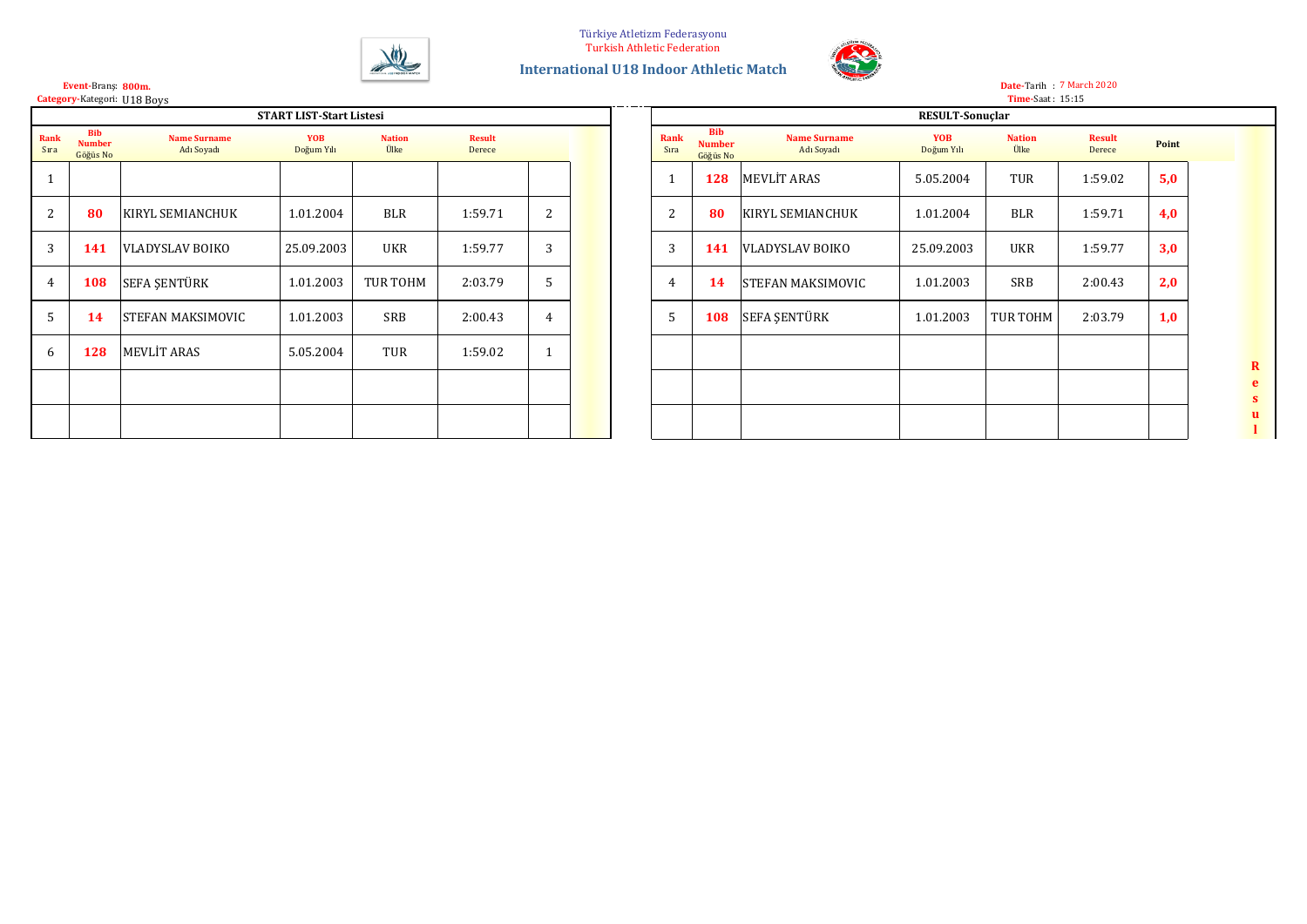



**Date-**Tarih : 7 March 2020

**Category-**Kategori: U18 Boys **Time-Saat** : 14:40 **Time-**Saat :

**1500m. Event-**Branş:

|              |                               |                                      | <b>START LIST-Start Listesi</b> |                       |                         |              |  |              |                                    |                                      | <b>RESULT-Sonuclar</b>   |
|--------------|-------------------------------|--------------------------------------|---------------------------------|-----------------------|-------------------------|--------------|--|--------------|------------------------------------|--------------------------------------|--------------------------|
| Rank<br>Sıra | <b>Bib Number</b><br>Göğüs No | <b>Name Surname</b><br>Adı Soyadı    | <b>YOB</b><br>Doğum Yılı        | <b>Nation</b><br>Ülke | <b>Result</b><br>Derece |              |  | Sıra         | <b>Rank</b> Bib Number<br>Göğüs No | <b>Name Surname</b><br>Adı Soyadı    | <b>YOB</b><br>Doğum Yılı |
| $\mathbf{1}$ | 104                           | HAKİM DURSUN                         | 1.01.2003                       | TUR TOHM              | 4:14.08                 | 4            |  | $\mathbf{1}$ | 129                                | MEVLIT KILIÇ                         | 5.05.2003                |
| 2            | 129                           | MEVLIT KILIÇ                         | 5.05.2003                       | <b>TUR</b>            | 4:08.95                 | $\mathbf{1}$ |  | 2            | 42                                 | <b>ALEKSA TOMIC</b>                  | 1.01.2003                |
| 3            | 42                            | ALEKSA TOMIC                         | 1.01.2003                       | SRB                   | 4:10.51                 | 2            |  | 3            | 81                                 | <b>ULADZISLAU</b><br><b>SKACHKOU</b> | 1.01.2003                |
| 4            | 142                           | <b>ROMAN KHOMENKO</b>                | 12.08.2003                      | <b>UKR</b>            | 4:19.98                 | 5            |  | 4            | 104                                | <b>HAKİM DURSUN</b>                  | 1.01.2003                |
| 5            | 81                            | <b>ULADZISLAU</b><br><b>SKACHKOU</b> | 1.01.2003                       | <b>BLR</b>            | 4:12.52                 | 3            |  | 5            | 142                                | <b>ROMAN KHOMENKO</b>                | 12.08.2003               |
| 6            |                               |                                      |                                 |                       |                         |              |  |              |                                    |                                      |                          |

|                |                               |                                   | <b>START LIST-Start Listesi</b> |                       |                         |                |  |                |                                    |                                   | RESULT-Sonuçlar   |                       |                         |       |
|----------------|-------------------------------|-----------------------------------|---------------------------------|-----------------------|-------------------------|----------------|--|----------------|------------------------------------|-----------------------------------|-------------------|-----------------------|-------------------------|-------|
| ıra            | <b>Bib Number</b><br>Göğüs No | <b>Name Surname</b><br>Adı Soyadı | YOB<br>Doğum Yılı               | <b>Nation</b><br>Ülke | <b>Result</b><br>Derece |                |  | Sıra           | <b>Rank</b> Bib Number<br>Göğüs No | <b>Name Surname</b><br>Adı Soyadı | YOB<br>Doğum Yılı | <b>Nation</b><br>Ülke | <b>Result</b><br>Derece | Point |
| $\mathbf{1}$   | 104                           | <b>HAKİM DURSUN</b>               | 1.01.2003                       | TUR TOHM              | 4:14.08                 | $\overline{4}$ |  | $\mathbf{1}$   | 129                                | MEVLIT KILIÇ                      | 5.05.2003         | TUR                   | 4:08.95                 | 5,0   |
| $\overline{2}$ | 129                           | MEVLIT KILIÇ                      | 5.05.2003                       | TUR                   | 4:08.95                 |                |  | $\overline{2}$ | 42                                 | <b>ALEKSA TOMIC</b>               | 1.01.2003         | <b>SRB</b>            | 4:10.51                 | 4,0   |
| $\overline{3}$ | 42                            | ALEKSA TOMIC                      | 1.01.2003                       | SRB                   | 4:10.51                 | 2              |  | 3              | 81                                 | ULADZISLAU<br><b>SKACHKOU</b>     | 1.01.2003         | <b>BLR</b>            | 4:12.52                 | 3,0   |
| 4              | 142                           | <b>ROMAN KHOMENKO</b>             | 12.08.2003                      | <b>UKR</b>            | 4:19.98                 | 5              |  | $\overline{4}$ | 104                                | HAKİM DURSUN                      | 1.01.2003         | TUR TOHM              | 4:14.08                 | 2,0   |
| 5              | 81                            | ULADZISLAU<br>SKACHKOU            | 1.01.2003                       | <b>BLR</b>            | 4:12.52                 | 3              |  | 5              | 142                                | ROMAN KHOMENKO                    | 12.08.2003        | UKR                   | 4:19.98                 | 1,0   |
| 6              |                               |                                   |                                 |                       |                         |                |  |                |                                    |                                   |                   |                       |                         |       |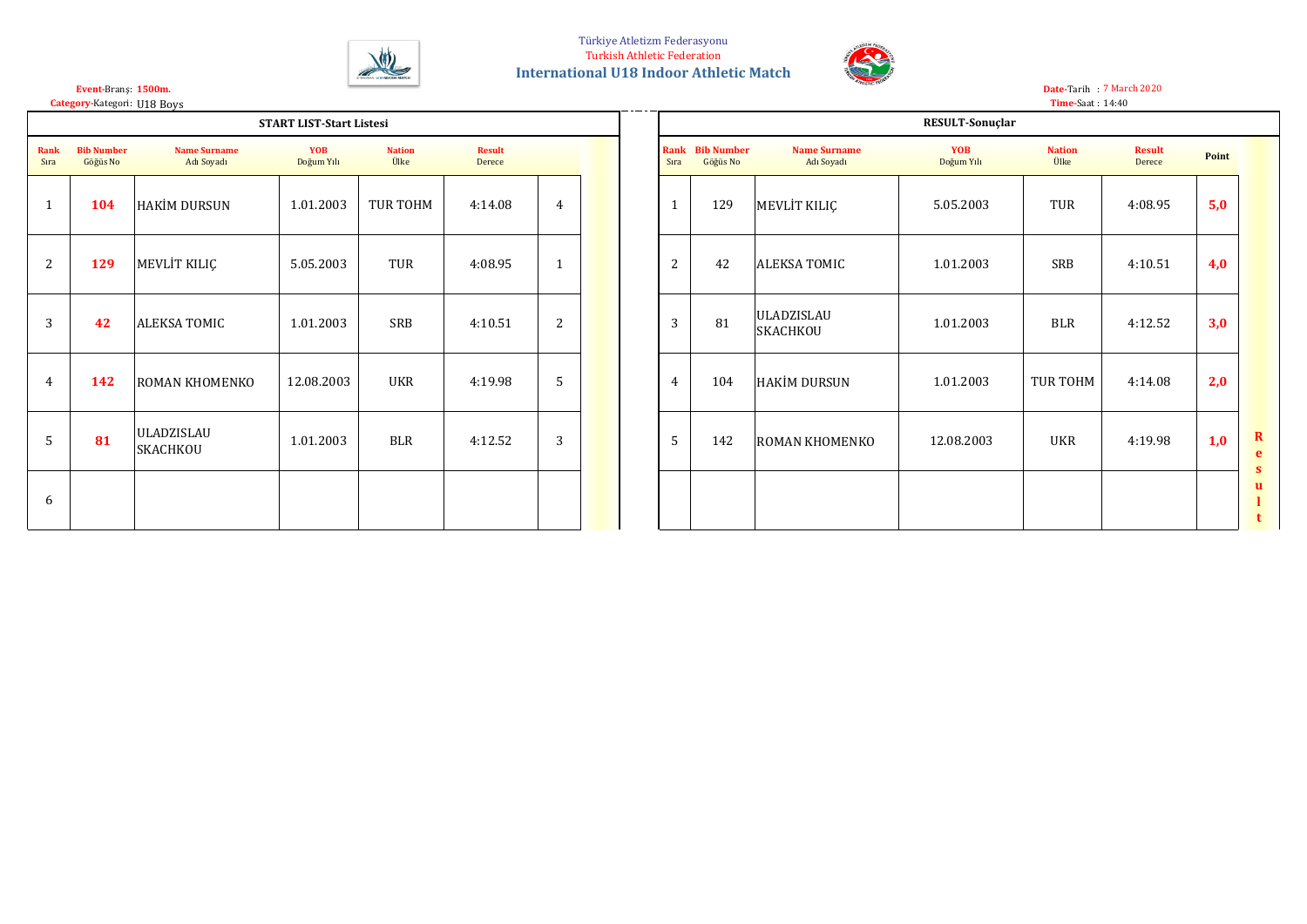



7 March 2020 14:50

**Date-**Tarih : **Time-**Saat :

**3000m. Event-**Branş: **Category-**Kategori: U18 Boys

| <b>START LIST-Start Listesi</b> |                               |                                   |                          |                       |                         |                |  |  |  |  |  |  |  |
|---------------------------------|-------------------------------|-----------------------------------|--------------------------|-----------------------|-------------------------|----------------|--|--|--|--|--|--|--|
| Rank<br>Sıra                    | <b>Bib Number</b><br>Göğüs No | <b>Name Surname</b><br>Adı Soyadı | <b>YOB</b><br>Doğum Yılı | <b>Nation</b><br>Ülke | <b>Result</b><br>Derece |                |  |  |  |  |  |  |  |
| 1                               | 105                           | YUSUF İSLAM ACAR                  | 1.01.2004                | TUR TOHM              | 9:25.32                 | 5              |  |  |  |  |  |  |  |
| $\overline{2}$                  | 143                           | VLADYSLAV<br><b>SKOCHKO</b>       | 27.02.2005               | <b>UKR</b>            | 9:23.41                 | 4              |  |  |  |  |  |  |  |
| 3                               | 82                            | <b>DAREK DUDO</b>                 | 1.01.2003                | <b>BLR</b>            | 9:12.28                 | 3              |  |  |  |  |  |  |  |
| 4                               | 43                            | OGNJEN NIKOLIC                    | 1.01.2003                | <b>SRB</b>            | 9:07.17                 | $\overline{2}$ |  |  |  |  |  |  |  |
| 5                               | <b>130</b>                    | ENBİYA YAZICI                     | 25.09.2003               | TUR                   | 8:54.75                 | 1              |  |  |  |  |  |  |  |
| 6                               |                               |                                   |                          |                       |                         |                |  |  |  |  |  |  |  |

|                |                               |                                    | <b>START LIST-Start Listesi</b> |                       |                         |                |  |                |                                         |                                   | <b>RESULT-Sonuclar</b>   |                       |                         |       |             |
|----------------|-------------------------------|------------------------------------|---------------------------------|-----------------------|-------------------------|----------------|--|----------------|-----------------------------------------|-----------------------------------|--------------------------|-----------------------|-------------------------|-------|-------------|
| nk<br>ra       | <b>Bib Number</b><br>Göğüs No | <b>Name Surname</b><br>Adı Soyadı  | <b>YOB</b><br>Doğum Yılı        | <b>Nation</b><br>Ülke | <b>Result</b><br>Derece |                |  | Rank<br>Sıra   | <b>Bib</b><br><b>Number</b><br>Göğüs No | <b>Name Surname</b><br>Adı Soyadı | <b>YOB</b><br>Doğum Yılı | <b>Nation</b><br>Ülke | <b>Result</b><br>Derece | Point |             |
| $\blacksquare$ | 105                           | YUSUF İSLAM ACAR                   | 1.01.2004                       | TUR TOHM              | 9:25.32                 |                |  |                | 130                                     | <b>ENBİYA YAZICI</b>              | 25.09.2003               | <b>TUR</b>            | 8:54.75                 | 5,0   |             |
| $\overline{2}$ | 143                           | <b>VLADYSLAV</b><br><b>SKOCHKO</b> | 27.02.2005                      | <b>UKR</b>            | 9:23.41                 | $\overline{4}$ |  | $\overline{2}$ | 43                                      | OGNJEN NIKOLIC                    | 1.01.2003                | SRB                   | 9:07.17                 | 4,0   |             |
| 3              | 82                            | DAREK DUDO                         | 1.01.2003                       | <b>BLR</b>            | 9:12.28                 | 3              |  | 3              | 82                                      | DAREK DUDO                        | 1.01.2003                | <b>BLR</b>            | 9:12.28                 | 3,0   |             |
| 4              | 43                            | <b>OGNIEN NIKOLIC</b>              | 1.01.2003                       | <b>SRB</b>            | 9:07.17                 | 2              |  | 4              | 143                                     | VLADYSLAV SKOCHKO                 | 27.02.2005               | <b>UKR</b>            | 9:23.41                 | 2,0   | $\bf{R}$    |
| 5              | 130                           | <b>ENBİYA YAZICI</b>               | 25.09.2003                      | <b>TUR</b>            | 8:54.75                 |                |  |                | 105                                     | <b>YUSUF ISLAM ACAR</b>           | 1.01.2004                | <b>TUR TOHM</b>       | 9:25.32                 | 1,0   | e<br>s<br>u |
| 6              |                               |                                    |                                 |                       |                         |                |  |                |                                         |                                   |                          |                       |                         |       |             |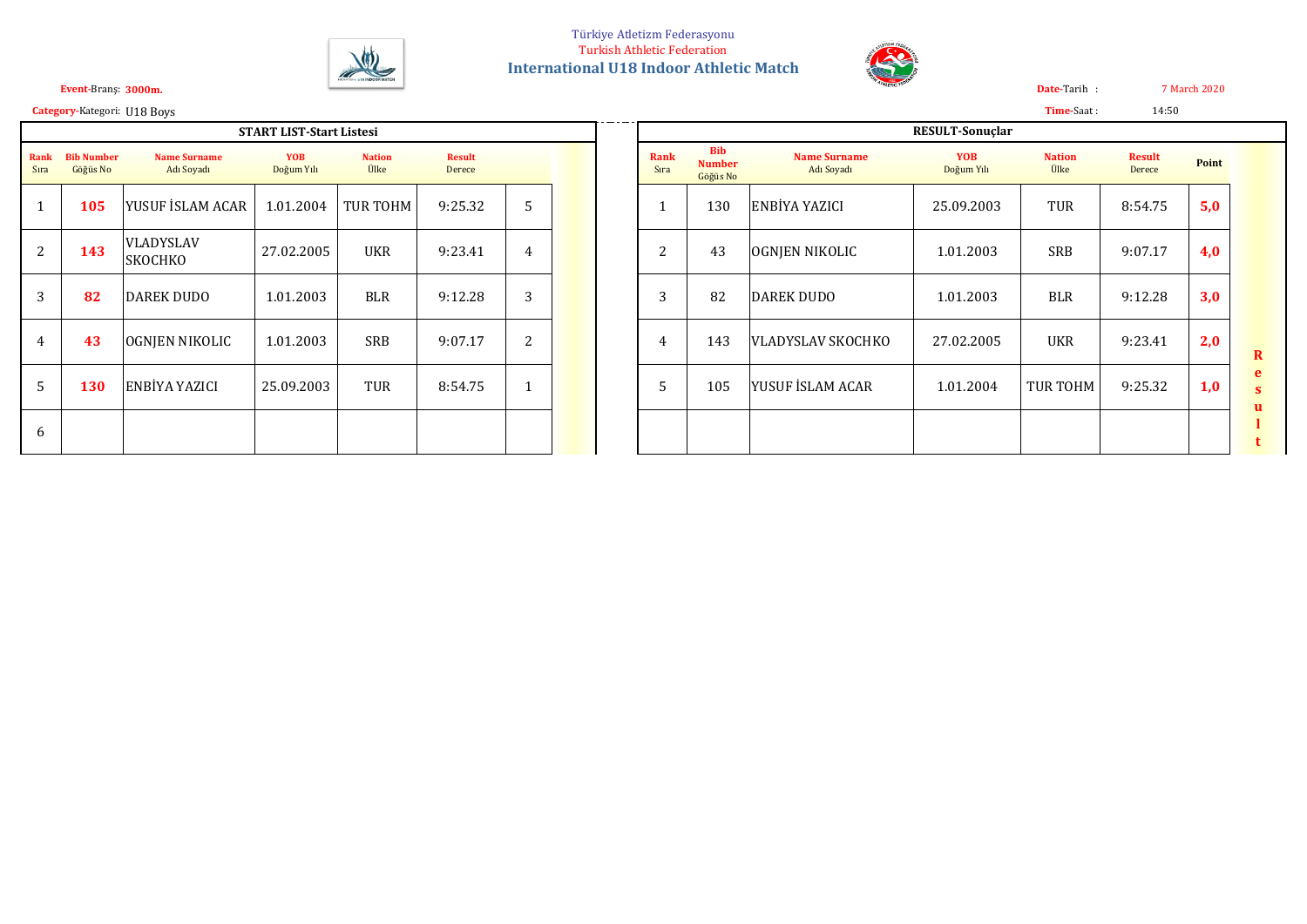



**Category-**Kategori: **U18 Boys Category-**Kategori: **Championships Record in the conductions Record in the area in the same in the same in the same in the same in the same in the same in the same in the same in the same i** 

| <b>START LIST-Start Listesi</b> |                               |                                   |                          |                       |                         |   |  |  |  |  |  |  |  |
|---------------------------------|-------------------------------|-----------------------------------|--------------------------|-----------------------|-------------------------|---|--|--|--|--|--|--|--|
| <b>Rank</b><br>Sıra             | <b>Bib Number</b><br>Göğüs No | <b>Name Surname</b><br>Adı Soyadı | <b>YOB</b><br>Doğum Yılı | <b>Nation</b><br>Ülke | <b>Result</b><br>Derece |   |  |  |  |  |  |  |  |
| $\mathbf{1}$                    | 132                           | <b>MAZLUM DEMİR</b>               | 19.12.2003               | TUR                   | 12:34.07                | 1 |  |  |  |  |  |  |  |
| $\overline{2}$                  | 145                           | MYKOLA RUSHCHAK                   | 30.10.2003               | <b>UKR</b>            | 12:44.20                | 2 |  |  |  |  |  |  |  |
| 3                               | 45                            | <b>STEFAN LAZIC</b>               | 1.01.2003                | <b>SRB</b>            | 17:13.39                | 3 |  |  |  |  |  |  |  |
| $\overline{4}$                  | 84                            | DZMITRY SHMIDT                    | 1.01.2003                | <b>BLR</b>            | DQ 230/7.a              |   |  |  |  |  |  |  |  |
| 5                               |                               |                                   |                          |                       |                         |   |  |  |  |  |  |  |  |
| 6                               |                               |                                   |                          |                       |                         |   |  |  |  |  |  |  |  |

|                |                            |                                   | <b>START LIST-Start Listesi</b> |                       |                         |   | ___ |                          |                                         |                                   | RESULT-Sonuçlar          |                       |                         |       |                                   |
|----------------|----------------------------|-----------------------------------|---------------------------------|-----------------------|-------------------------|---|-----|--------------------------|-----------------------------------------|-----------------------------------|--------------------------|-----------------------|-------------------------|-------|-----------------------------------|
| ıra            | ank Bib Number<br>Göğüs No | <b>Name Surname</b><br>Adı Soyadı | <b>YOB</b><br>Doğum Yılı        | <b>Nation</b><br>Ülke | <b>Result</b><br>Derece |   |     | Rank<br>Sıra             | <b>Bib</b><br><b>Number</b><br>Göğüs No | <b>Name Surname</b><br>Adı Soyadı | <b>YOB</b><br>Doğum Yılı | <b>Nation</b><br>Ülke | <b>Result</b><br>Derece | Point |                                   |
|                | 132                        | MAZLUM DEMIR                      | 19.12.2003                      | TUR                   | 12:34.07                |   |     |                          | 132                                     | MAZLUM DEMİR                      | 19.12.2003               | TUR                   | 12:34.07                | 5,0   |                                   |
| $\overline{2}$ | 145                        | MYKOLA RUSHCHAK                   | 30.10.2003                      | <b>UKR</b>            | 12:44.20                | 2 |     | 2                        | 145                                     | MYKOLA RUSHCHAK                   | 30.10.2003               | <b>UKR</b>            | 12:44.20                | 4,0   |                                   |
| 3              | 45                         | <b>STEFAN LAZIC</b>               | 1.01.2003                       | SRB                   | 17:13.39                | 3 |     | 3                        | 45                                      | <b>STEFAN LAZIC</b>               | 1.01.2003                | SRB                   | 17:13.39                | 3,0   |                                   |
| 4              | 84                         | DZMITRY SHMIDT                    | 1.01.2003                       | <b>BLR</b>            | DQ 230/7.a              |   |     | $\overline{\phantom{0}}$ | 84                                      | DZMITRY SHMIDT                    | 1.01.2003                | <b>BLR</b>            | DQ 230/7.a              | 0,0   | $\mathbf{R}$                      |
| 5              |                            |                                   |                                 |                       |                         |   |     |                          |                                         |                                   |                          |                       |                         |       | e<br>$\mathbf{s}$<br>$\mathbf{u}$ |
| 6              |                            |                                   |                                 |                       |                         |   |     |                          |                                         |                                   |                          |                       |                         |       | t                                 |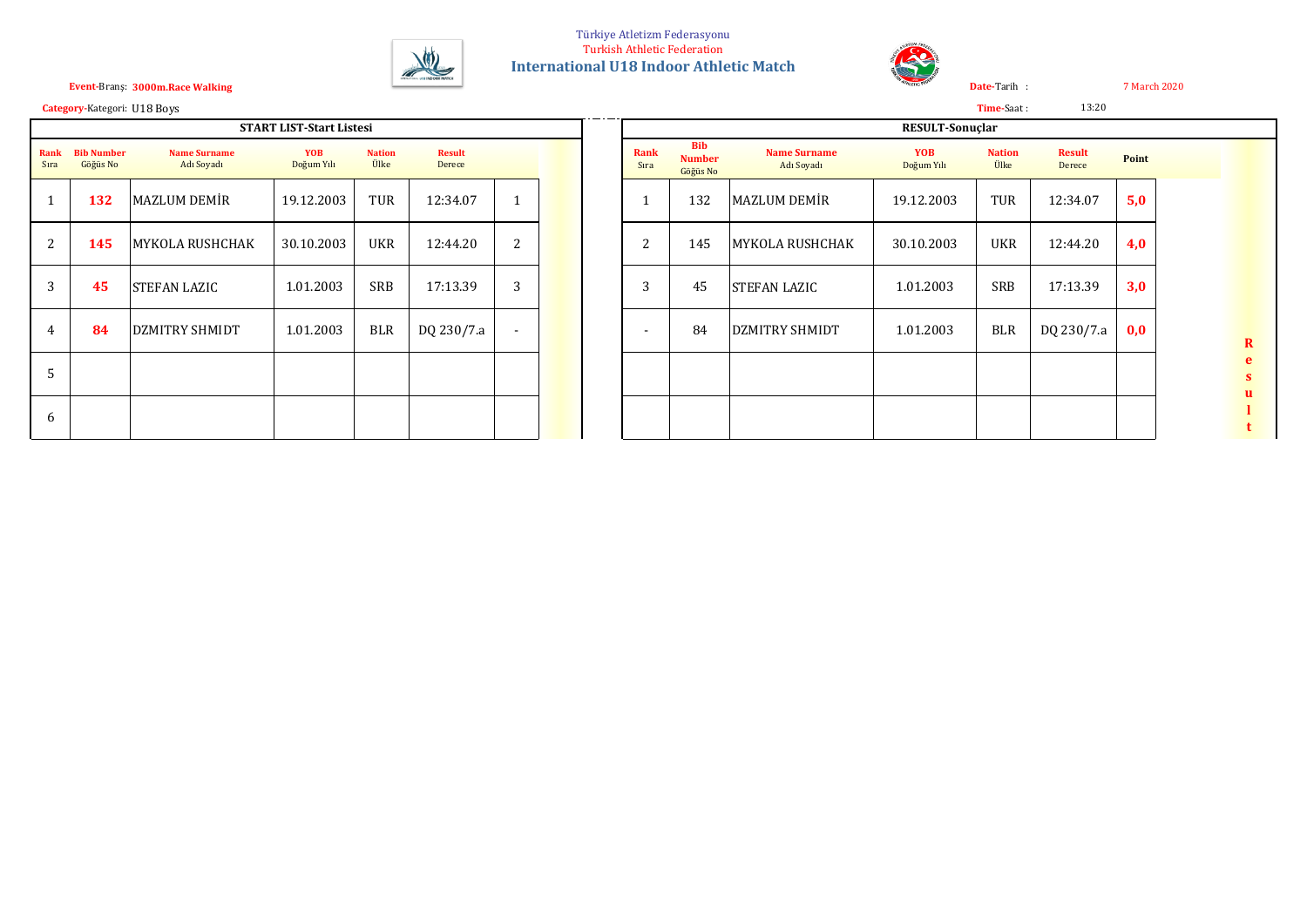Türkiye Atletizm Federasyonu





**60m.Hurdles Event-**Branş:

|                | Category-Kategori: U18 Boys<br><b>START LIST-Start Listesi</b> |                                     |                          |                       |                         |                |  |  |  |  |  |  |  |  |
|----------------|----------------------------------------------------------------|-------------------------------------|--------------------------|-----------------------|-------------------------|----------------|--|--|--|--|--|--|--|--|
|                |                                                                |                                     |                          |                       |                         |                |  |  |  |  |  |  |  |  |
| Rank<br>Sıra   | <b>Bib</b><br><b>Number</b><br>Göğüs No                        | <b>Name Surname</b><br>Adı Soyadı   | <b>YOB</b><br>Doğum Yılı | <b>Nation</b><br>Ülke | <b>Result</b><br>Derece |                |  |  |  |  |  |  |  |  |
| $\mathbf{1}$   |                                                                |                                     |                          |                       |                         |                |  |  |  |  |  |  |  |  |
| $\overline{2}$ |                                                                |                                     |                          |                       |                         |                |  |  |  |  |  |  |  |  |
| 3              | 44                                                             | <b>BOGDAN</b><br>VIDOJKOVIC         | 1.01.2003                | SRB                   | 8.25                    | 3              |  |  |  |  |  |  |  |  |
| 4              | 131                                                            | AYETULLAH DEMİR                     | 13.06.2004               | TUR                   | 8.05                    | $\mathbf{1}$   |  |  |  |  |  |  |  |  |
| 5              | 144                                                            | <b>ANDRII</b><br>MAKHARYNSKYI       | 29.12.2003               | <b>UKR</b>            | 8.23                    | $\overline{2}$ |  |  |  |  |  |  |  |  |
| 6              | 83                                                             | <b>ILYA</b><br><b>KASTSIUCHENKA</b> | 1.01.2003                | <b>BLR</b>            | 8.34                    | $\overline{4}$ |  |  |  |  |  |  |  |  |
| 7              |                                                                |                                     |                          |                       |                         |                |  |  |  |  |  |  |  |  |
| 8              |                                                                |                                     |                          |                       |                         |                |  |  |  |  |  |  |  |  |

 $\frac{1}{2}$ 

|                                                                                                                                                                                                                                                                                 |          | t <b>egory-</b> Kategori: U18 Boys |            |            |        |              |  |  |                |          |                        |            | <b>Time-Saat: 14:05</b> |        |     |  |
|---------------------------------------------------------------------------------------------------------------------------------------------------------------------------------------------------------------------------------------------------------------------------------|----------|------------------------------------|------------|------------|--------|--------------|--|--|----------------|----------|------------------------|------------|-------------------------|--------|-----|--|
| <b>START LIST-Start Listesi</b><br><b>RESULT-Sonuclar</b><br><b>Bib</b><br><b>Bib</b><br>YOB<br>ank<br>Rank<br><b>Name Surname</b><br><b>Nation</b><br><b>Result</b><br><b>Name Surname</b><br>YOB<br><b>Result</b><br><b>Nation</b><br><b>Number</b><br>Point<br><b>Number</b> |          |                                    |            |            |        |              |  |  |                |          |                        |            |                         |        |     |  |
| ıra                                                                                                                                                                                                                                                                             | Göğüs No | Adı Soyadı                         | Doğum Yılı | Ülke       | Derece |              |  |  | Sıra           | Göğüs No | Adı Soyadı             | Doğum Yılı | Ülke                    | Derece |     |  |
|                                                                                                                                                                                                                                                                                 |          |                                    |            |            |        |              |  |  | -1             | 131      | <b>AYETULLAH DEMİR</b> | 13.06.2004 | TUR                     | 8.05   | 5,0 |  |
| $\overline{c}$                                                                                                                                                                                                                                                                  |          |                                    |            |            |        |              |  |  | $\overline{2}$ | 144      | ANDRII MAKHARYNSKYI    | 29.12.2003 | <b>UKR</b>              | 8.23   | 4,0 |  |
| $\overline{3}$                                                                                                                                                                                                                                                                  | 44       | BOGDAN<br>VIDOJKOVIC               | 1.01.2003  | SRB        | 8.25   | 3            |  |  | 3              | 44       | BOGDAN VIDOJKOVIC      | 1.01.2003  | SRB                     | 8.25   | 3,0 |  |
| $\overline{4}$                                                                                                                                                                                                                                                                  | 131      | <b>AYETULLAH DEMİR</b>             | 13.06.2004 | TUR        | 8.05   | $\mathbf{1}$ |  |  | $\overline{4}$ | 83       | ILYA KASTSIUCHENKA     | 1.01.2003  | <b>BLR</b>              | 8.34   | 2,0 |  |
| 5                                                                                                                                                                                                                                                                               | 144      | ANDRII<br>MAKHARYNSKYI             | 29.12.2003 | <b>UKR</b> | 8.23   | 2            |  |  |                |          |                        |            |                         |        |     |  |
| 6                                                                                                                                                                                                                                                                               | 83       | <b>ILYA</b><br>KASTSIUCHENKA       | 1.01.2003  | <b>BLR</b> | 8.34   | 4            |  |  |                |          |                        |            |                         |        |     |  |
| 7                                                                                                                                                                                                                                                                               |          |                                    |            |            |        |              |  |  |                |          |                        |            |                         |        |     |  |
| 8                                                                                                                                                                                                                                                                               |          |                                    |            |            |        |              |  |  |                |          |                        |            |                         |        |     |  |

7 March 2020 **Date-**Tarih :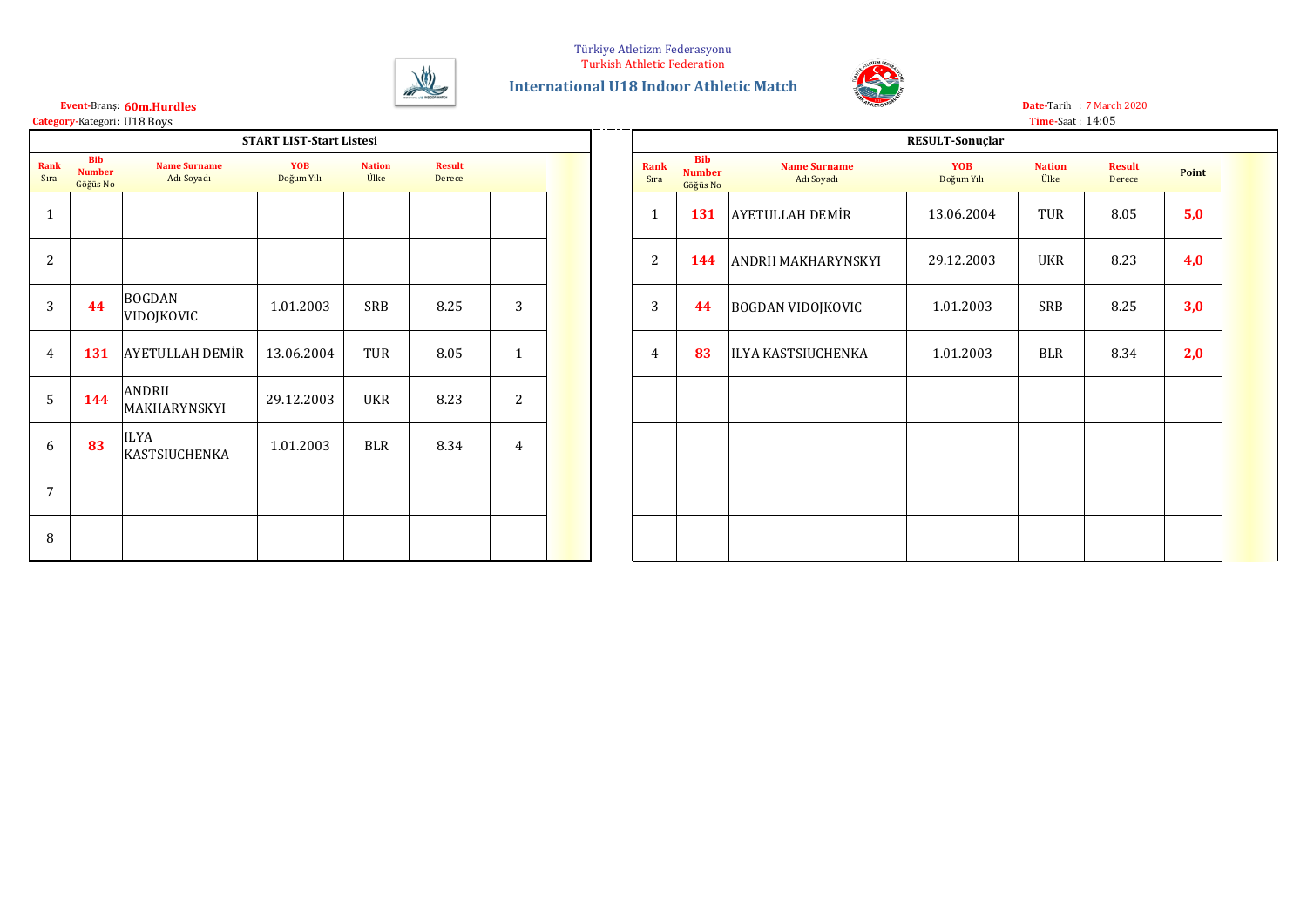

**Long Jump**

Category-Kategori: U18 Boys

## **International U18 Indoor Athletic Match**



**Uzun Atlama Event-**Branş: **Date-**Tarih : Date-Tarih: 7 March 2020

**Time-**Saat : 15:00

| <b>Rank</b>    | <b>Bib</b>                | <b>Name Surname</b> | <b>YOB</b> | <b>Nation</b> |              |                |      | <b>Attempt</b> |                |                |      | <b>Result</b> |       |
|----------------|---------------------------|---------------------|------------|---------------|--------------|----------------|------|----------------|----------------|----------------|------|---------------|-------|
| Sira           | <b>Number</b><br>Göğüs No | Adı Soyadı          | Doğum Yılı | Ülke          | $\mathbf{1}$ | 2 <sup>1</sup> | 3    |                | $\overline{4}$ | 5 <sup>5</sup> | 6    | Derece        | Point |
| 1              | 148                       | OLEKSII POLISHCHUK  | 3.11.2004  | <b>UKR</b>    | X            | 7.08           | X    | 7.08           | 6.76           | X              | 7.03 | 7.08          | 5,0   |
| $\overline{2}$ | 135                       | <b>EMRE KARATAS</b> | 7.01.2004  | <b>TUR</b>    | 6.51         | X              | 6.78 | 6.78           | 6.66           | 6.31           | 6.90 | 6.90          | 4,0   |
| 3              | 87                        | <b>ILLIA KASMIN</b> | 1.01.2003  | <b>BLR</b>    | 6.65         | 6.64           | 6.54 | 6.65           | 6.62           | 6.74           | 6.71 | 6.74          | 3,0   |
| 4              | 49                        | NIKOLA ILIC         | 1.01.2004  | <b>SRB</b>    | 6.31         | 6.19           | X    | 6.31           | 6.29           | 6.13           | X    | 6.31          | 2,0   |
| $\blacksquare$ | <b>110</b>                | EMRE ŞENGÜL         | 1.01.2003  | TUR TOHM      |              |                |      |                |                |                |      | <b>DNS</b>    | 0,0   |
|                |                           |                     |            |               |              |                |      |                |                |                |      |               |       |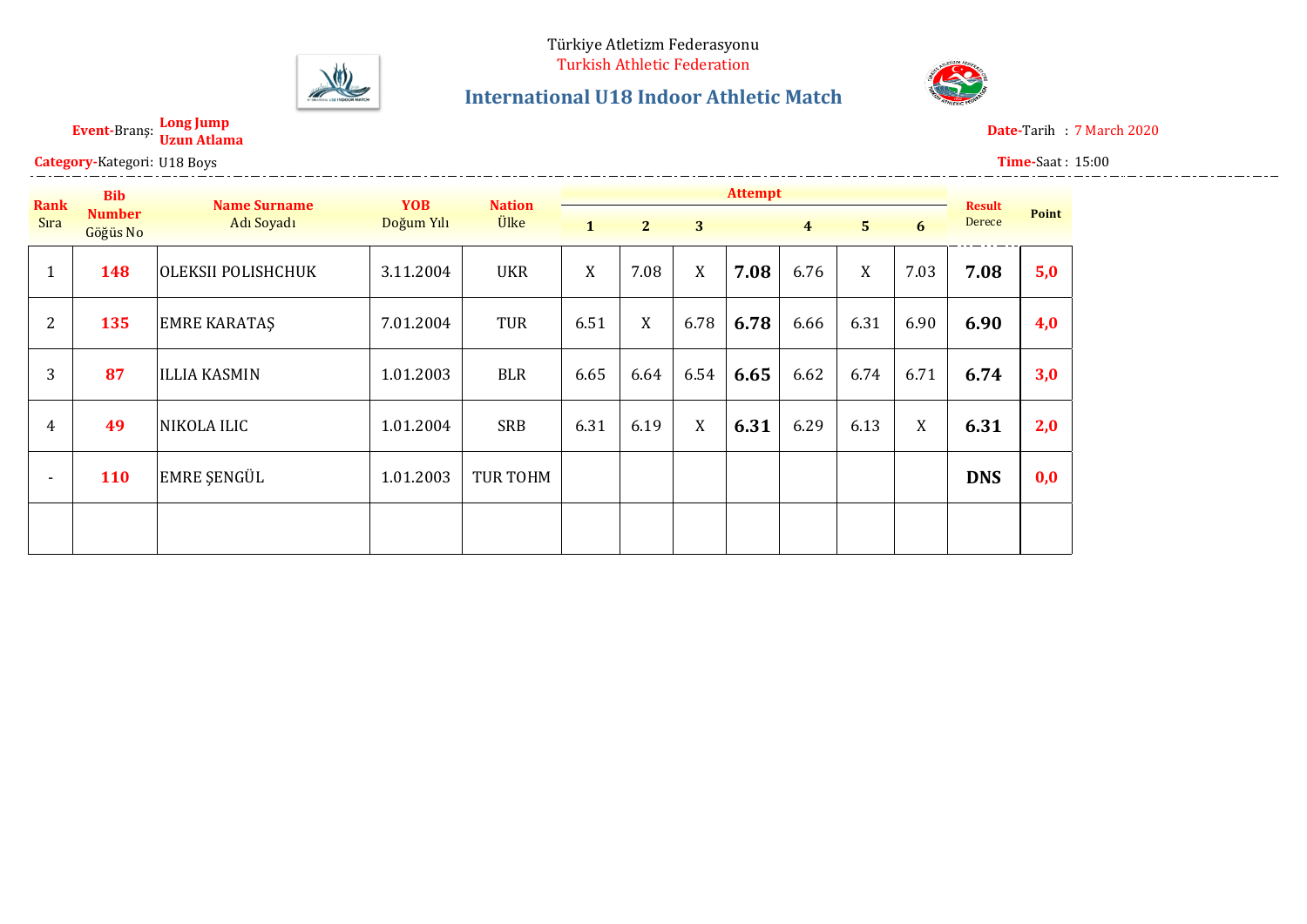

**Triple Jump**

### **International U18 Indoor Athletic Match**



**Üçadım Atlama Event-**Branş: **Date-**Tarih : **Bate-Tarih : 7 March 2020** 

**Time-**Saat : 13:05

|                |                             | <b>Category-</b> U18 Boys    |            |                 |              |                |       |                |                |                |           |               | Time-Saat: |
|----------------|-----------------------------|------------------------------|------------|-----------------|--------------|----------------|-------|----------------|----------------|----------------|-----------|---------------|------------|
| Rank           | <b>Bib</b><br><b>Number</b> | <b>Name Surname</b>          | <b>YOB</b> | <b>Nation</b>   |              |                |       | <b>Attempt</b> |                |                |           | <b>Result</b> | Point      |
| Sıra           | Göğüs No                    | Adı Soyadı                   | Doğum Yılı | <b>Ülke</b>     | $\mathbf{1}$ | 2 <sub>2</sub> | 3     |                | $\overline{4}$ | $5\phantom{1}$ | 6         | Derece        |            |
| $\mathbf{1}$   | 149                         | MYKYTA NAROLSKYI             | 5.01.2004  | <b>UKR</b>      | 14.48        | 13.92          | 14.76 | 14.76          | 14.49          | 14.22          | 14.27     | 14.76         | 5,0        |
| $\overline{2}$ | 152                         | <b>EBUBEKİR ERDOĞAN</b>      | 1.01.2004  | <b>TUR TOHM</b> | 13.85        | 13.97          | 14.20 | 14.20          | X              | X              | $r_{\rm}$ | 14.20         | 4,0        |
| 3              | 88                          | <b>ULADISLAU</b><br>KURUSHYN | 1.01.2004  | <b>BLR</b>      | 13.26        | 14.01          | 13.71 | 14.01          | 13.68          | 13.74          | 13.74     | 14.01         | 3,0        |
| 4              | 49                          | NIKOLA ILIC                  | 1.01.2003  | <b>SRB</b>      | 13.61        | 13.64          | 13.07 | 13.64          | 13.90          | 13.79          | 13.58     | 13.90         | 2,0        |
| 5              | 136                         | MESUT BÜLBÜL                 | 25.08.2003 | TUR             | 13.72        | 13.35          | 13.70 | 13.72          | 13.47          | 13.76          | 13.61     | 13.76         | 1,0        |
|                |                             |                              |            |                 |              |                |       |                |                |                |           |               |            |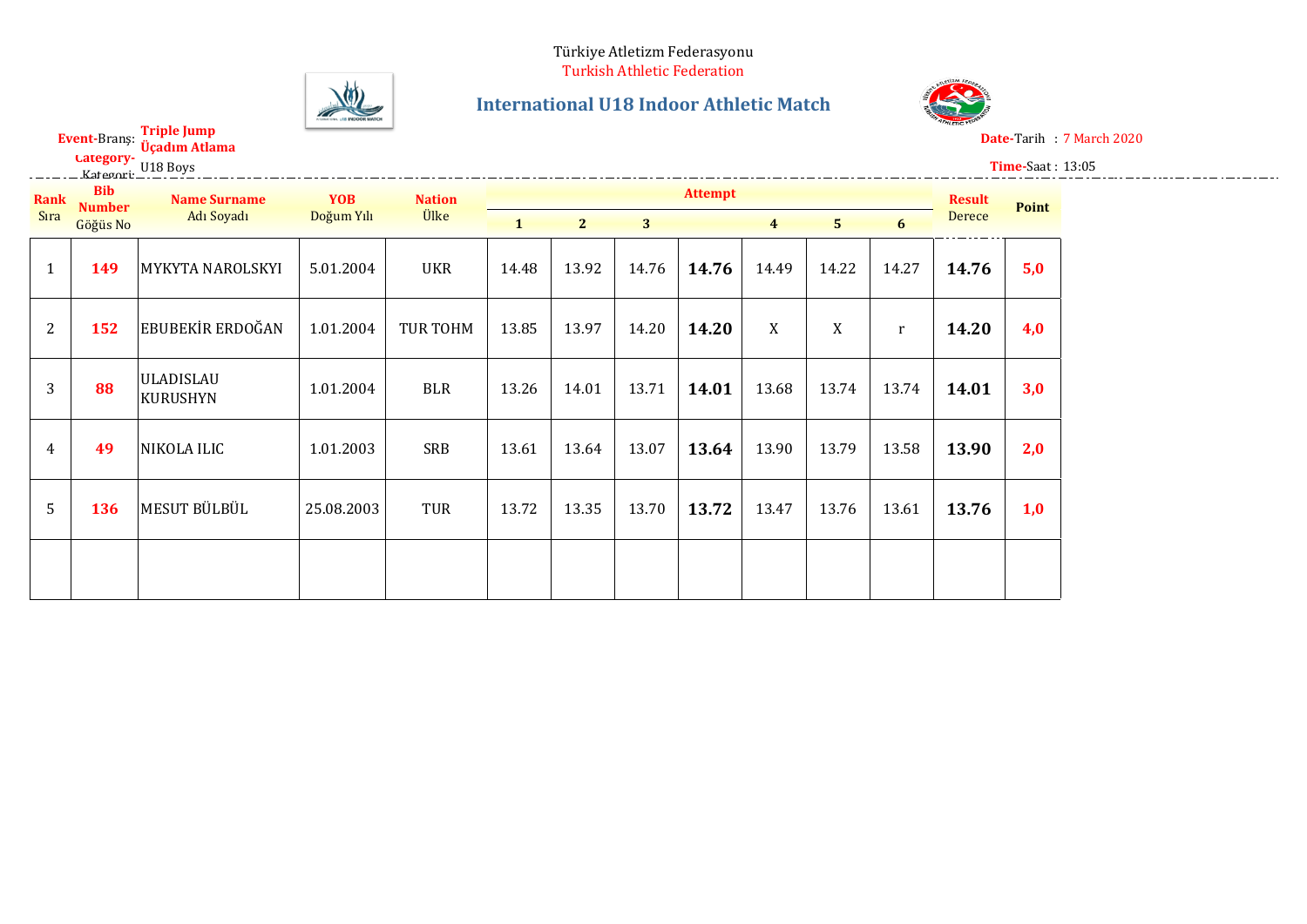

**High Jump Yüksek Atlama Event-**Branş: Category-Kategori: U18 Boys

#### Türkiye Atletizm Federasyonu Turkish Athletic Federation **International U18 Indoor Athletic Match**



Date-Tarih: 7 March 2020 **Time-Saat :** 15:40

|                |                                         |                            |                          |                              |                          |                |      |              |                 |         |                |      |                     |                |                 |                |             | Height - Yükseklik |      |                |  |                 |  |  |  |  |  |                  |       |
|----------------|-----------------------------------------|----------------------------|--------------------------|------------------------------|--------------------------|----------------|------|--------------|-----------------|---------|----------------|------|---------------------|----------------|-----------------|----------------|-------------|--------------------|------|----------------|--|-----------------|--|--|--|--|--|------------------|-------|
|                | <b>Rank Bib Number</b><br>Sıra Göğüs No | Name Surname<br>Adı Soyadı | <b>YOB</b><br>Doğum Yılı | <b>Nation</b><br><b>Ülke</b> | 1.70                     |                | 1.75 | 1.80         |                 | 1.85    |                | 1.90 | 1.95                |                | 2.00            |                | 2.03        |                    | 2.06 | 2.10           |  | 2.15            |  |  |  |  |  | Result<br>Derece | Point |
|                | 146                                     | <b>ROMAN PETRUK</b>        | 9.11.2003                | UKR                          | $\sim$                   | $\sim$         |      | $\sim$       | $\sim$          |         | $\sim$         |      | $\overline{0}$      | $\Omega$       |                 | $\overline{0}$ |             | $\Omega$           |      | $\overline{0}$ |  | $X$   $X$   $X$ |  |  |  |  |  | 2.10             | 5,0   |
| $\overline{2}$ | 133                                     | ALİ EREN ÜNLÜ              | 14.05.2003               | TUR                          | $\sim$                   | $\sim$         |      | $\sim$       | $\sim$          |         | $\overline{0}$ |      | $\overline{0}$      | $\overline{0}$ |                 |                | $X$ $X$ $X$ |                    |      |                |  |                 |  |  |  |  |  | 2.00             | 4,0   |
|                | 109                                     | ATİLLA GÖKTUĞ TAŞDELEN     |                          | 1.01.2004 TUR TOHM           | $\overline{\phantom{a}}$ | $\sim$         |      | $\sim$       | $\sim$          |         |                | X 0  | $\vert 0 \vert$     |                | $X$ $X$ $X$     |                |             |                    |      |                |  |                 |  |  |  |  |  | 1.95             | 3,0   |
|                |                                         | ALIAKSEI CHYZH             | 1.01.2003                | <b>BLR</b>                   | $\sim$                   | $\sim$         |      | $\sim$       | $\vert 0 \vert$ |         |                |      | $X$ $X$ $0$ $X$ $0$ |                | $X$   $X$   $X$ |                |             |                    |      |                |  |                 |  |  |  |  |  | 1.95             | 2,0   |
| $5 -$          | 46                                      | LUKA DIMITRIJEVIC          | 1.01.2003                | SRB                          | $\mathbf{0}$             | $\overline{0}$ |      | $\mathbf{0}$ |                 | $X$ $r$ |                |      |                     |                |                 |                |             |                    |      |                |  |                 |  |  |  |  |  | 1.80             | 1,0   |
|                |                                         |                            |                          |                              |                          |                |      |              |                 |         |                |      |                     |                |                 |                |             |                    |      |                |  |                 |  |  |  |  |  |                  |       |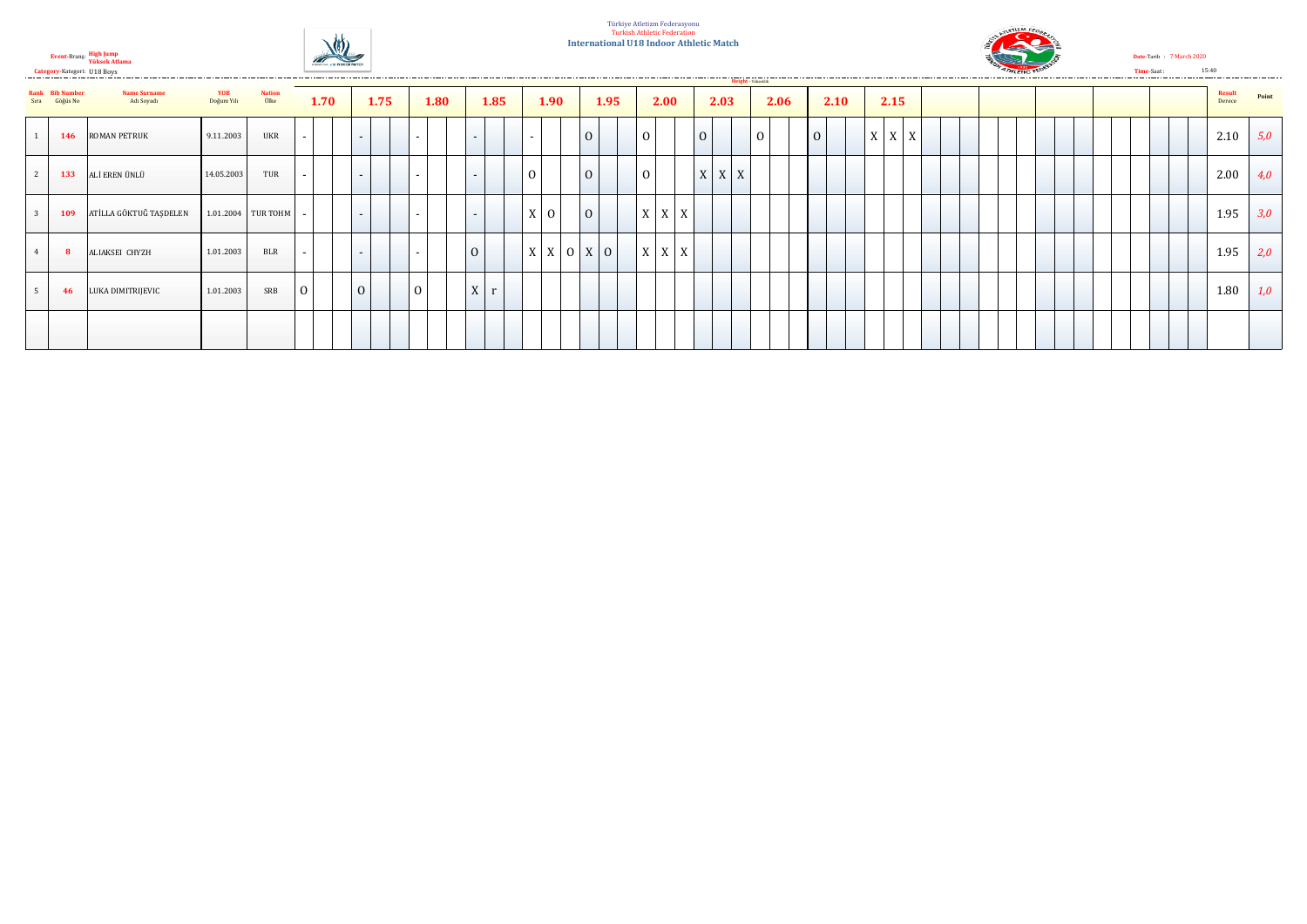

**Event-**Branş:







**Date-**Tarih : 7 March 2020

|                                 |                                   |                          |                       |      |                          |      |             |      |             |      |      |      | Height - valued by the state of the state of the state of the state of the state of the state of the state of the state of the state of the state of the state of the state of the state of the state of the state of the stat |       |                 |      |             |        |      |      |                          |        |                   |                         |                 |
|---------------------------------|-----------------------------------|--------------------------|-----------------------|------|--------------------------|------|-------------|------|-------------|------|------|------|--------------------------------------------------------------------------------------------------------------------------------------------------------------------------------------------------------------------------------|-------|-----------------|------|-------------|--------|------|------|--------------------------|--------|-------------------|-------------------------|-----------------|
| tank Bib Numbe<br>Sıra Göğüs No | <b>Name Surname</b><br>Adı Soyadı | <b>YOB</b><br>Doğum Yılı | <b>Nation</b><br>Ülke | 2.40 | 2.60                     | 2.80 | <b>3.00</b> | 3.20 | 3.40        | 3.60 | 3.80 | 4.00 | 4.20                                                                                                                                                                                                                           | 4.30  | 4.40            | 4.50 | 4.60        | 4.70   | 4.80 | 4.85 | 4.90                     | 4.95   | 5.00              | <b>Result</b><br>Derece | Point           |
|                                 | 134 LÜTFİ ATALAY                  | 11.08.2003               | TUR                   |      | $\overline{\phantom{0}}$ |      |             |      |             |      |      |      |                                                                                                                                                                                                                                |       |                 | 0    | O           | $\sim$ | 0    | $-1$ | $\overline{\phantom{0}}$ | $\sim$ | $ X X X 4.80$ 5,0 |                         |                 |
|                                 | 147 ILLIA SHUKH                   | 25.07.2003               | <b>UKR</b>            | - 1  | $\overline{\phantom{0}}$ |      |             |      |             |      |      | X 0  | X X 0 0                                                                                                                                                                                                                        |       | $X$ $X$ $0$ $0$ |      | $X$ $X$ $X$ |        |      |      |                          |        |                   |                         | 4.50 $\mid$ 4,0 |
|                                 | 111 ERDEM TİLKİ                   | 1.01.2004                | TUR TOHM              |      | $\sim$                   | -    |             |      |             |      |      | x 0  | O                                                                                                                                                                                                                              | X X X |                 |      |             |        |      |      |                          |        |                   |                         | 4.20 $ 3,0 $    |
| 86                              | ALIYAKSANDR<br>MARFUSHKIN         | 1.01.2004                | <b>BLR</b>            |      | $\overline{\phantom{0}}$ |      |             |      |             |      | 0    | X 0  | $X$ $X$ $X$                                                                                                                                                                                                                    |       |                 |      |             |        |      |      |                          |        |                   |                         | 4.00 $ 2,0 $    |
| 47                              | VELJKO JOSIPOVIC                  | 1.01.2003                | SRB                   | 0    | 0                        | 0    | 0           | X 0  | $X$ $X$ $X$ |      |      |      |                                                                                                                                                                                                                                |       |                 |      |             |        |      |      |                          |        |                   |                         | 3.20 1,0        |
|                                 |                                   |                          |                       |      |                          |      |             |      |             |      |      |      |                                                                                                                                                                                                                                |       |                 |      |             |        |      |      |                          |        |                   |                         |                 |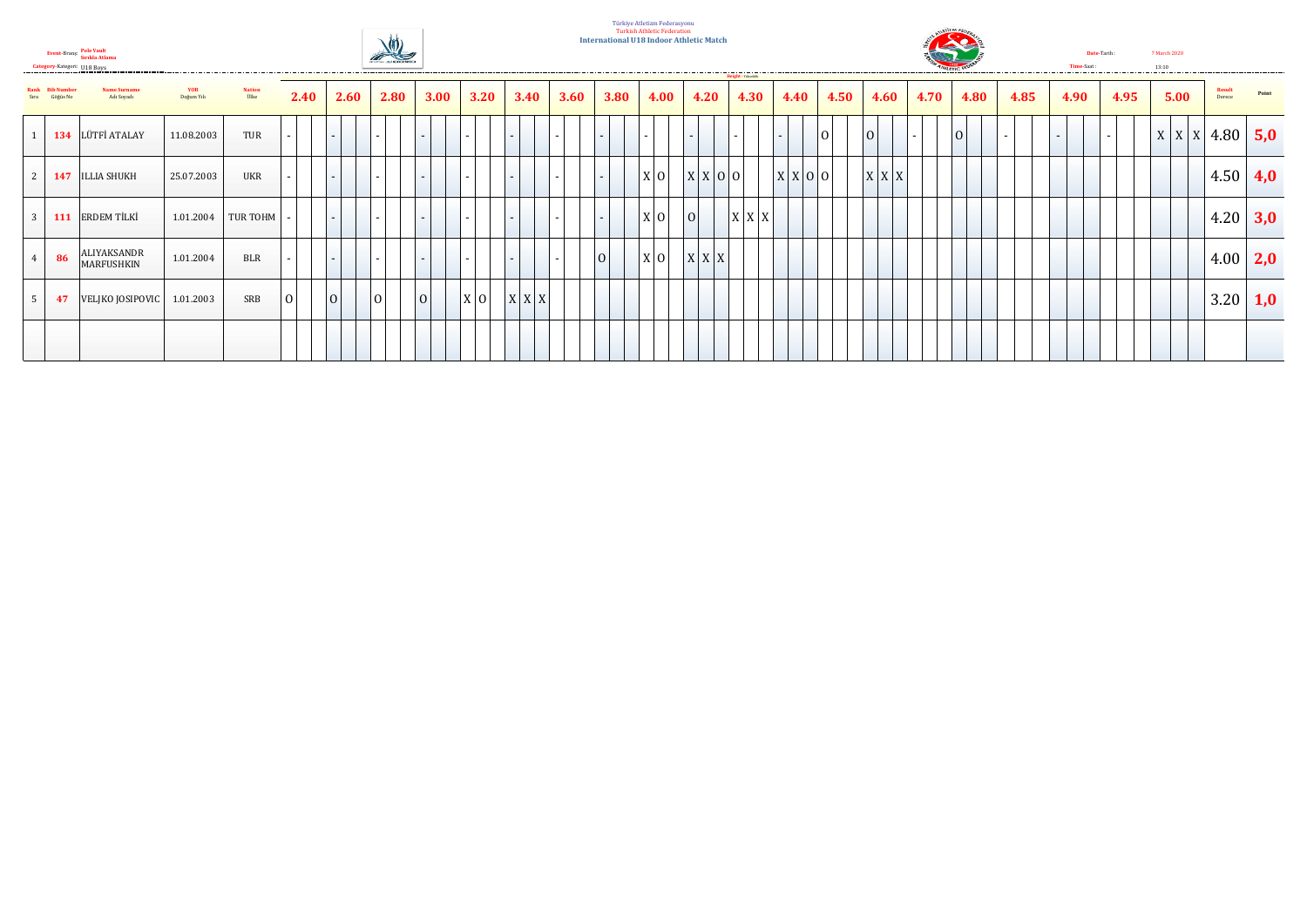

**Shot Put**

**Gülle Atma Event-**Branş:

## **International U18 Indoor Athletic Match**



**Date-Tarih : 7 March 2020** 

|                | <b>Category-Kategori: U18 Boys</b> |                                 |            |                 |              |                |       |                |                |                  |       |               | <b>Time-Saat: 12:00</b> |
|----------------|------------------------------------|---------------------------------|------------|-----------------|--------------|----------------|-------|----------------|----------------|------------------|-------|---------------|-------------------------|
| <b>Rank</b>    | <b>Bib</b>                         | <b>Name Surname</b>             | <b>YOB</b> | <b>Nation</b>   |              |                |       | <b>Attempt</b> |                |                  |       | <b>Result</b> |                         |
| Sira           | <b>Number</b><br>Göğüs No          | Adı Soyadı                      | Doğum Yılı | <b>Ülke</b>     | $\mathbf{1}$ | 2 <sup>1</sup> | 3     |                | $\overline{4}$ | 5 <sup>1</sup>   | 6     | Derece        | Point                   |
| $\mathbf{1}$   | 89                                 | <b>ILYA MISOUSKI</b>            | 1.01.2003  | <b>BLR</b>      | X            | 18.50          | 19.18 | 19.18          | 19.06          | X                | 19.77 | 19.77         | 5,0                     |
| $\overline{2}$ | 50                                 | <b>HAMED KAJEVIC</b>            | 1.01.2003  | <b>SRB</b>      | 16.08        | 17.10          | 17.22 | 17.22          | X              | X                | X     | 17.22         | 4,0                     |
| 3              | 112                                | LÜTFÜ DEMİR                     | 1.01.2003  | <b>TUR TOHM</b> | 15.23        | 16.30          | 16.63 | 16.63          | 16.60          | X                | X     | 16.63         | 3,0                     |
| 4              | 137                                | <b>İBRAHİM EMİRKAN</b><br>FIDAN | 2.07.2003  | <b>TUR</b>      | 15.60        | X              | X     | 15.60          | X              | 16.32            | X     | 16.32         | 2,0                     |
| 5              | 150                                | <b>IVAN DEMYDENKO</b>           | 17.01.2003 | <b>UKR</b>      | 15.34        | 15.46          | X     | 15.46          | 15.12          | $\boldsymbol{X}$ | X     | 15.46         | 1,0                     |
|                |                                    |                                 |            |                 |              |                |       |                |                |                  |       |               |                         |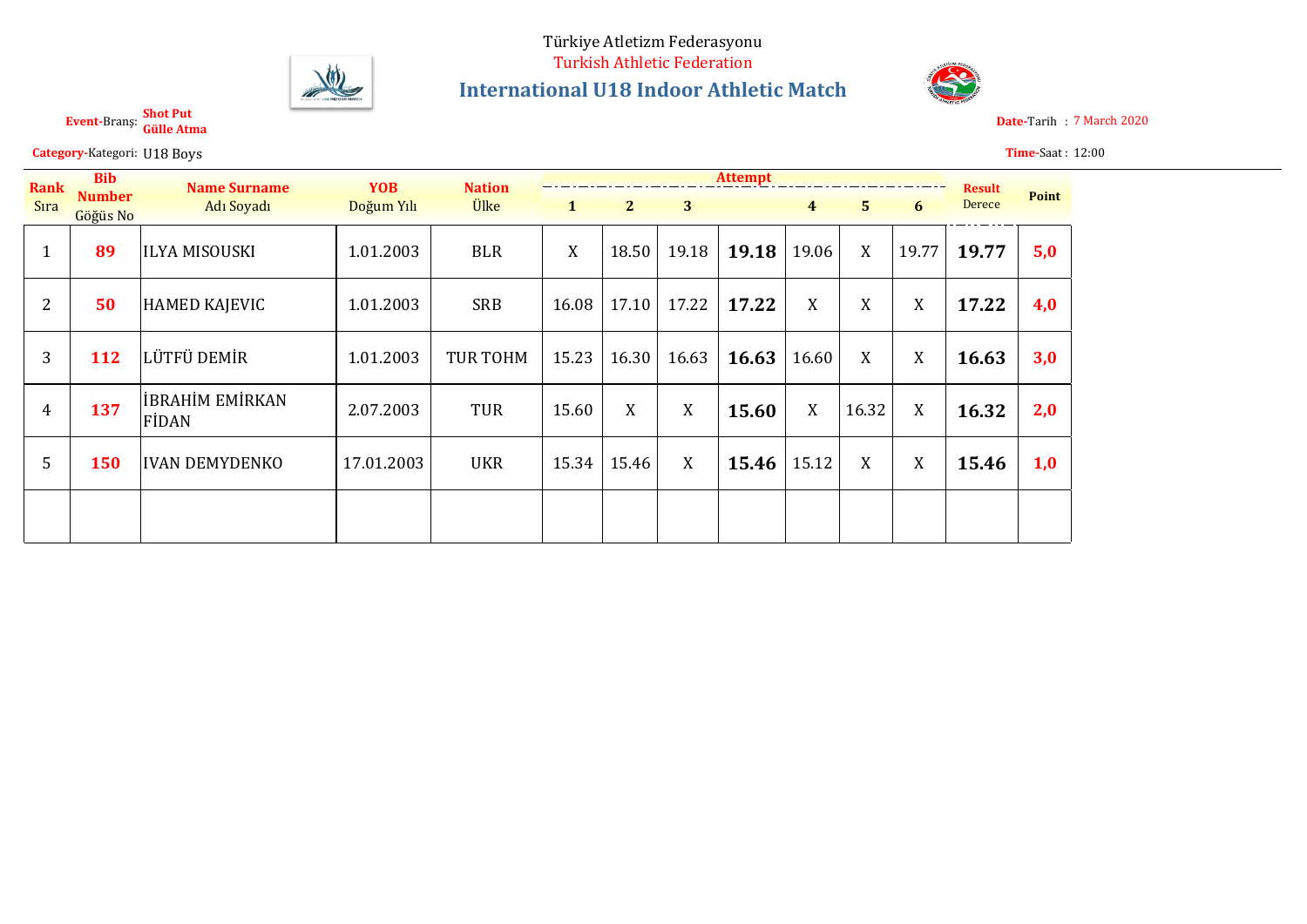#### Türkiye Atletizm Federasyonu

Turkish Athletic Federation



**International U18 Indoor Athletic Match**



**Time-**Saat : **Date-**Tarih : 7 March 2020

 $0:00$ 

**4x200m. Event-**Branş: **Category-**Kategori: Mix Relay

| Rank<br>Sıra   | <b>Bib Number</b><br>Göğüs No              | <b>Name Surname</b><br>Adı Soyadı                                                         | <b>YOB</b><br>Doğum Yılı                             | <b>Nation</b><br>Ülke | <b>Result</b><br>Derece |                |  | Ran<br>Sır:    |
|----------------|--------------------------------------------|-------------------------------------------------------------------------------------------|------------------------------------------------------|-----------------------|-------------------------|----------------|--|----------------|
| $\mathbf{1}$   |                                            |                                                                                           |                                                      |                       |                         |                |  | $\mathbf{1}$   |
| $\overline{2}$ | 32<br>106<br>31<br>107                     | <b>BEYZANUR SEYLAN</b><br>ERDAL ÇARIKLIOĞLU<br><b>BAHAR ÖZTÜRK</b><br>CEM ÖZSU            | 01.01.2004<br>01.01.2003<br>01.01.2004<br>01.01.2004 | TUR<br>TOHM           | 1:38.48                 | 3              |  | $\overline{c}$ |
| 3              | 65<br>66<br>144<br>140                     | YANINA YURCHENKO<br><b>NADIIA STETSIUK</b><br>ANDRII MAKHARYNSKYI<br>OLEKSANDR SOSNOVENKO | 03.01.2003<br>12.11.2004<br>29.12.2003<br>24.03.2003 | <b>UKR</b>            | DQ TR24.7               |                |  | 3              |
| 4              | $\mathbf{1}$<br>$\overline{2}$<br>78<br>79 | HANNA MIADOUSKAYA<br><b>DARYA KARPOVICH</b><br>STANISLAU VINICHUK<br>RAMAN VALODZKIN      | 01.01.2003<br>01.01.2003<br>01.01.2003<br>01.01.2003 | <b>BLR</b>            | <b>DNF</b>              |                |  |                |
| 5              | 125<br>113<br>39<br>48                     | <b>LENA STOKIC</b><br>ANDREA SREMAC<br>ANDRIJA POPOVIC<br>NIKOLA KOSTIC                   | 00.01.1900<br>01.01.2003<br>01.01.2003               | <b>SRB</b>            | 1:36.93                 | $\overline{2}$ |  |                |
| 6              | 53<br>52<br>126<br>127                     | EZGİ KOL<br>SİMAY ÖZÇİFTÇİ<br>ORÇUN ÜNALAN<br><b>İSMAİL NEZİR</b>                         | 25.05.2004<br>24.03.2003<br>30.04.2004<br>22.01.2003 | TUR                   | 1:36.81                 | $\mathbf{1}$   |  |                |

| <b>Rank</b><br>Sıra | <b>Bib</b><br><b>Number</b><br>Göğüs No    | <b>Name Surname</b><br>Adı Soyadı                                                         | <b>YOB</b><br>Doğum Yılı                             | <b>Nation</b><br>Ülke | <b>Result</b><br>Derece |     |
|---------------------|--------------------------------------------|-------------------------------------------------------------------------------------------|------------------------------------------------------|-----------------------|-------------------------|-----|
| $\mathbf{1}$        | 53<br>52<br>126<br>127                     | EZGİ KOL<br>SİMAY ÖZÇİFTÇİ<br>ORCUN ÜNALAN<br><b>İSMAİL NEZİR</b>                         | 25.05.2004<br>24.03.2003<br>30.04.2004<br>22.01.2003 | <b>TUR</b>            | 1:36.81                 | 5,0 |
| 2                   | 125<br>113<br>39<br>48                     | <b>LENA STOKIC</b><br><b>ANDREA SREMAC</b><br>ANDRIJA POPOVIC<br>NIKOLA KOSTIC            | 00.01.1900<br>01.01.2003<br>01.01.2003               | <b>SRB</b>            | 1:36.93                 | 4,0 |
| 3                   | 32<br>106<br>31<br>107                     | <b>BEYZANUR SEYLAN</b><br>ERDAL CARIKLIOĞLU<br><b>BAHAR ÖZTÜRK</b><br>CEM ÖZSU            | 01.01.2004<br>01.01.2003<br>01.01.2004<br>01.01.2004 | <b>TUR TOHM</b>       | 1:38.48                 | 3,0 |
|                     | $\mathbf{1}$<br>$\overline{2}$<br>78<br>79 | HANNA MIADOUSKAYA<br><b>DARYA KARPOVICH</b><br>STANISLAU VINICHUK<br>RAMAN VALODZKIN      | 01.01.2003<br>01.01.2003<br>01.01.2003<br>01.01.2003 | <b>BLR</b>            | <b>DNF</b>              | 0,0 |
|                     | 65<br>66<br>144<br>140                     | YANINA YURCHENKO<br><b>NADIIA STETSIUK</b><br>ANDRII MAKHARYNSKYI<br>OLEKSANDR SOSNOVENKO | 03.01.2003<br>12.11.2004<br>29.12.2003<br>24.03.2003 | <b>UKR</b>            | DQ TR24.7               | 0,0 |
|                     |                                            |                                                                                           |                                                      |                       |                         |     |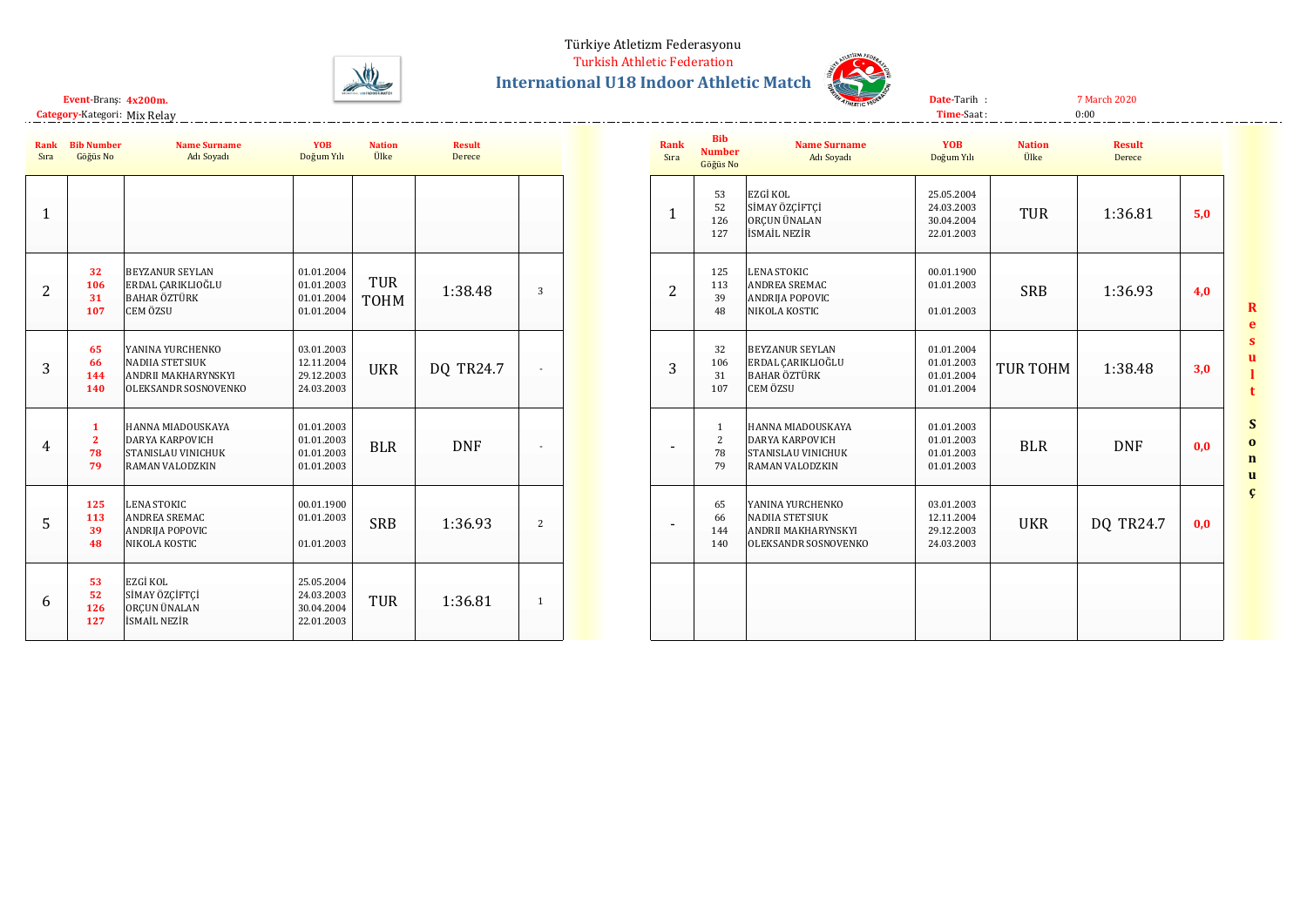#### Türkiye Atletizm Federasyonu





**International U18 Indoor Athletic Match**

#### **RESULT - BOYS**

|                  |                       |                |                        |       |        |       |        |       |         |       |                                                                     |       |                     |       |                                          |     |            |                  |                   |                                                                                                   |                    |           |                 |           | <b>7 March 2020</b> |                     |       |       |
|------------------|-----------------------|----------------|------------------------|-------|--------|-------|--------|-------|---------|-------|---------------------------------------------------------------------|-------|---------------------|-------|------------------------------------------|-----|------------|------------------|-------------------|---------------------------------------------------------------------------------------------------|--------------------|-----------|-----------------|-----------|---------------------|---------------------|-------|-------|
| Rank<br>Sıralama | <b>Nation</b><br>Ülke |                | 60m.<br><b>Hurdles</b> |       | 60m.   |       | 400m.  |       | 800m.   |       | 1500m.                                                              |       | 3000m.              |       | 3000m.RW                                 |     |            | <b>High Jump</b> | <b>Pole Vault</b> |                                                                                                   | <b>Triple Jump</b> | Long Jump | <b>Shot Put</b> | Pentation |                     | 4x200m.Mix Relay    |       | Point |
|                  |                       |                | Result                 | Point | Result | Point | Result | Point | Result  | Point | Result                                                              | Point | Result              | Point | Result                                   |     |            |                  |                   | Point Result Point Result Point Result Point Result Point Result Point                            |                    |           |                 | Result    | Point               | Result              | Point | Puan  |
|                  | <b>TUR</b>            | $\mathbf{C}^*$ | 8.05                   | 5.0   | 7.00   | 5,0   | 50.33  | 3.0   |         |       | 1:59.02 5.0 4:08.95 5.0 8:54.75 5.0                                 |       |                     |       | 12:34.07                                 |     | $5,0$ 2.00 |                  |                   | 4,0 4.80 5,0 13.76 1,0 6.90 4,0 16.32 2,0                                                         |                    |           |                 | 3201      | 2.0                 | 1:36.81             | 5,0   | 56,0  |
| 2                | <b>UKR</b>            |                | 8.23                   | 4.0   | 7.32   | 1,0   | 49.34  | 4.0   |         |       | 1:59.77 3,0 4:19.98 1,0 9:23.41 2,0                                 |       |                     |       | 12:44.20                                 |     | $4.0$ 2.10 |                  |                   |                                                                                                   |                    |           |                 | 3211      |                     | $3,0$ DQ TR24.7 0.0 |       | 42,0  |
|                  | <b>BLR</b>            |                | 8.34                   | 2.0   | 7.11   | 3,0   | 48.93  | 5.0   | 1:59.71 |       | $4,0$ 4:12.52                                                       |       |                     |       | <b>3,0</b> 9:12.28 <b>3,0</b> DQ 230/7.a |     | $0,0$ 1.95 |                  |                   | <b>2.0</b> $\begin{bmatrix} 4.00 & 2.0 \\ 14.01 & 3.0 \\ 6.74 & 3.0 \\ 19.77 & 5.0 \end{bmatrix}$ |                    |           |                 | 3776      | 5.0                 | <b>DNF</b>          | 0,0   | 40,0  |
|                  | <b>SRB</b>            |                | 8.25                   | 3.0   | 7.21   | 2,0   | 52.39  | 1,0   |         |       | 2:00.43   <b>2,0</b>   4:10.51                                      |       | $4.0$ 9:07.17 $4.0$ |       | 17:13.39                                 | 3,0 | 1.80       |                  |                   | <b>1,0</b> 3.20 <b>1,0</b> 13.90 <b>2,0</b> 6.31                                                  |                    |           | $2,0$ 17.22 4,0 | 3288      | 4,0                 | 1:36.93             | 4,0   | 37,0  |
|                  | <b>TUR TOHM</b>       | <b>TOHM</b>    |                        |       | 7.08   | 4,0   | 52.37  |       |         |       | <b>2.0</b> 2:03.79 <b>1.0</b> 4:14.08 <b>2.0</b> 9:25.32 <b>1.0</b> |       |                     |       |                                          |     | 1.95       |                  |                   | <b>3,0</b> 4.20 <b>3,0</b> 14.20 <b>4,0</b> DNS <b>0,0</b> 16.63 <b>3,0</b>                       |                    |           |                 |           |                     | 1:38.48             | 3,0   | 26,0  |